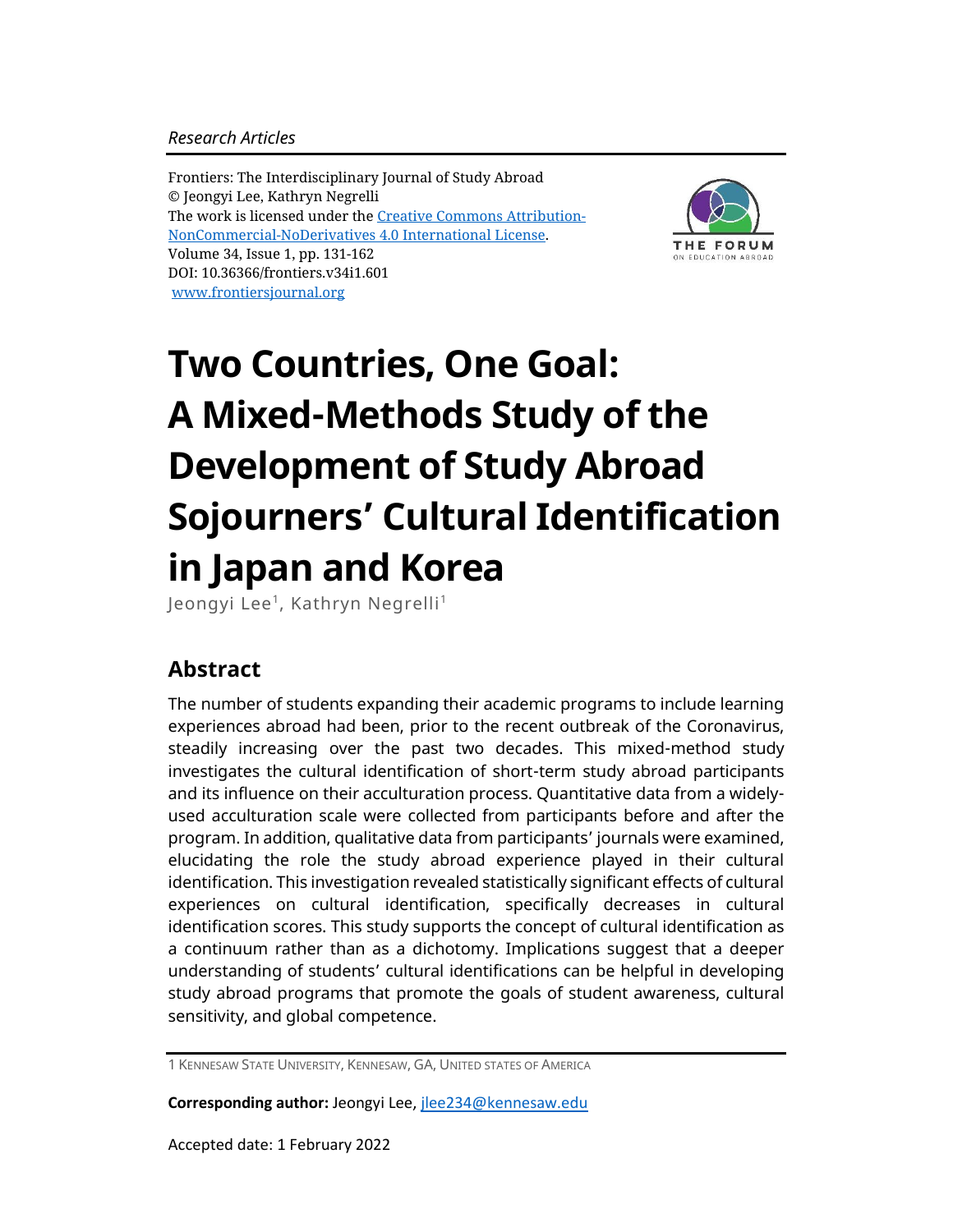## **Keywords:**

Acculturation, Cultural identification, Orthogonal Cultural Identification Scale, Study abroad, Cultural competence, Mixed-methods study

# **Introduction**

With the continuing increase in student global mobility, educators are faced with the challenges of understanding the concepts that are related to enhancing intercultural learning and minimizing cultural differences of study abroad (SA, hereafter) sojourners on their SA programs. Such concepts include acculturation, defined by Berry (2006a) as "the dual process of cultural and psychological change that takes place as a result of contact between two or more cultural groups and their individual members" (p.13). Sojourners, one of the groups constituting plural societies that Berry (2006b) enumerated, are those who relocate to a new country temporarily for a particular goal, with full intentions to return to their country of origin after completing their assignment. Among examples of sojourners are students studying abroad and their acculturation through intercultural contact is the focus of our study. A number of critical factors can influence a SA sojourner's success of acculturation, not the least of which are strength of cultural identity (Dolby, 2005; Fugita & O'Brien, 1985; Gieser, 2015; Mayer, 2009), degree of interaction with the host culture (Gieser, 2015; Peng, Van Dyne & Oh, 2015), and program length (Dwyer, 2004; Hamad & Lee 2013; Kehl & Morris, 2007; Medina-Lopez-Portillo, 2004). Studies of such factors are often an attempt to implicitly or explicitly address the goal of most SA programs, which is the success of participants' acculturation process that is a necessary step towards becoming global citizens who can respond to the challenges affecting our global communities and world.

Acculturation, according to Schwartz, et al. (2013), represents changes in one's cultural identity, which they define as "the ethnically or culturally based practices, values, and identifications that one maintains" (p.1). It denotes an individual's self-definition in relation to a culture and includes one's psychological reaction to cultural exposure. Culture can be viewed as a selfsustaining system that consists of meanings, beliefs, values, and norms that guide behavior domains or society (Navas, Rojas, Garcia, & Pumares, 2007), and cultural identification may refer to the act of relating to or identifying with another culture (Oetting, 1993; Schwartz, et al., 2012; Wan, 2015). Oetting, Swaim, and Chiarella (1998, p.132) define cultural identity as "a person's affiliation with a specific group", and therefore more permanent than the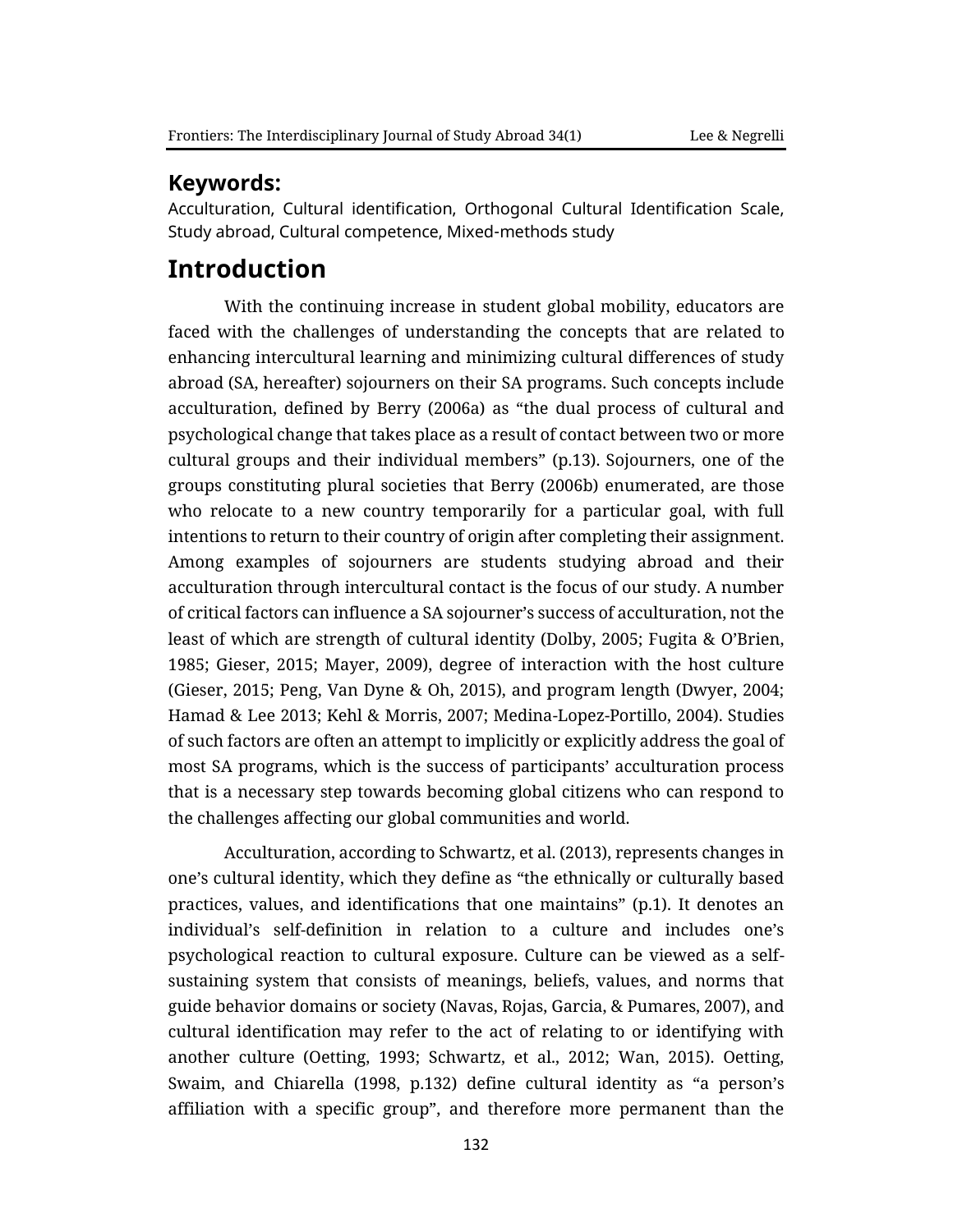related concept of cultural identification, which is referred to as a more malleable "personal trait" that "derives from an ongoing social learning process involving the person's interaction with the culture". Another acculturationrelevant term that may require some definition and clarification is ethnicity, which has become an integral aspect of the acculturation process (Schwartz et. al., 2010). According to Phinney (1996), ethnicity refers to membership in a group that holds a specific heritage and set of values, beliefs, and customs. Finally, an additional factor particularly relevant to the present study that must be considered is language and the role it plays in the acculturation process. It is evident that previous experience or knowledge of the language of the host society could ease the acculturation process in relating to or identifying with the culture (Schwartz et. al., 2010; Spitzberg & Changnon, 2009).

While the significance of investigations into the cultural identification and acculturation of SA sojourners goes beyond meaningful SA experiences, they are staggeringly scarce. Therefore, this research investigated the cultural identification of students on a short-term (four weeks) SA program and its influence on their acculturation process, utilizing a mixed-methods data analysis. Attuned to issues of SA that highlight the role cultural identification plays in successful SA programs and student acculturation, this study is an attempt to measure the level of cultural identification of SA participants before and after their intercultural interactions in order to ascertain the effects of those interactions on their cultural identifications and ultimately their acculturation processes. The overarching goal of this research is to pursue the development of SA programs that promote intercultural competence, broadly defined as "the overall capacity of an individual to enact behaviors and activities that foster cooperative relationships with culturally (or ethnically) dissimilar others", for students in global learning contact situations (Kim, 2009, p. 54). Based on Oetting and Beauvais's (1991) Orthogonal Cultural Identification Theory, which asserts that cultural identification with one culture is independent of cultural identification with another culture, together with acculturation literature focusing on the context of SA, the following research questions were addressed through appropriate quantitative as well as qualitative analyses:

- 1. Is there a significant change in students' cultural identification following participation in the SA program of this study?
- 2. Is there an increase in Asian ethnic identification with increased interaction with Asian culture?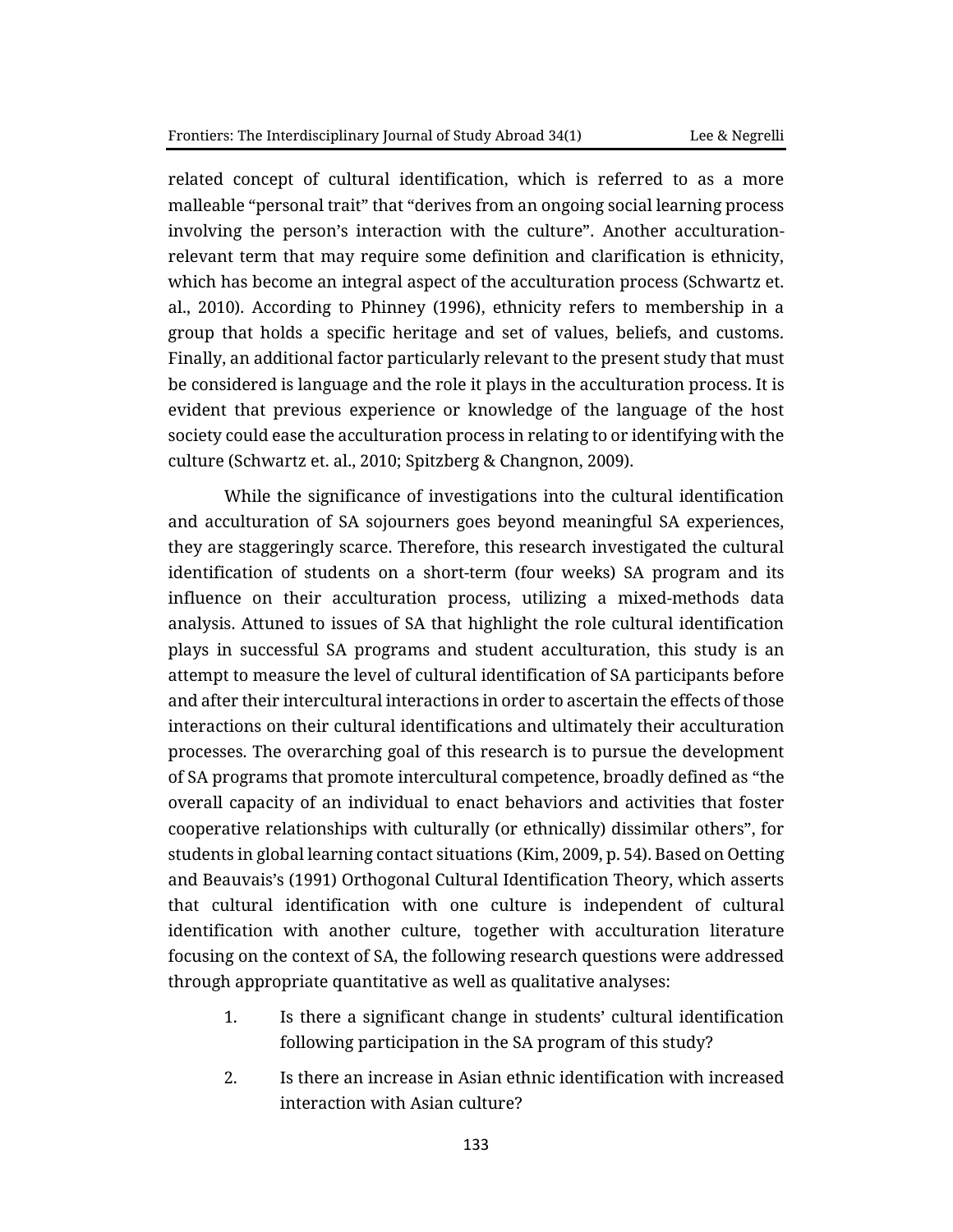# **Literature Review**

# Cultural Identification and Orthogonal Cultural Identification Theory

There is an inherent correlation between cultural identification and cultural identity, and their impact on acculturation has been investigated in numerous studies over the past several decades, mainly among immigrant and minority populations (Angstman, Harris, Golbeck & Swaney, 2009; Bornstein & Cote, 2006; Campesino, Belyea, & Schwartz, 2009; Howarth, Wagner, Magnusson, & Sammut, 2014; Lawton & Gerdes, 2014; Moore & Barker, 2012; Schwartz, et al., 2012; Schwartz, Montgomery, & Briones, 2006). In their exploration of the relationship between acculturation and identity, Schwartz, et al. (2006) studied non-White, non-Western immigrants moving to Western nations. They argue that acculturation is intricately interwoven with identity in that changes that occur as a result of acculturation may be viewed as changes in identity, postulating that identity develops and changes when one and/or one's context changes in ways that do not mesh with one's current configuration of beliefs, goals and values. Oetting's study (1993) investigated cultural identification and substance abuse and found that high cultural identification with a culture is equated to a strong adaptation or adjustment to that culture, and "like other personality traits, develops and is maintained through interactions with the environment, in this case, the cultural environment" (p.33). Zak (1973, 1976) and later Der-Karabetian (1980), Sayegh and Lasry (1993), and Oetting and Beauvais (1991) then broke from the traditional stance that heritage and host cultural identities were placed at either extreme of one linear bipolar dimension by advancing the concept of an orthogonal cultural identification, in which the possibility exists for individuals to identify with more than one culture without necessarily sacrificing one cultural identification for another. Put simply, cultural identification dimensions are independent of each other.

Oetting and Beauvais (1991) arrived at their Orthogonal Cultural Identification Theory, which acknowledges the influence of a pluralistic environment and normalized experiences of identification with multiple cultures and reflects the dynamic and fluid nature of cultural identification. Through their theory and its related measurement scale (hereafter, OCIS), they propose that identification with any culture can be assessed, as long as the culturally related items on the scale are carefully constructed so as to be familiar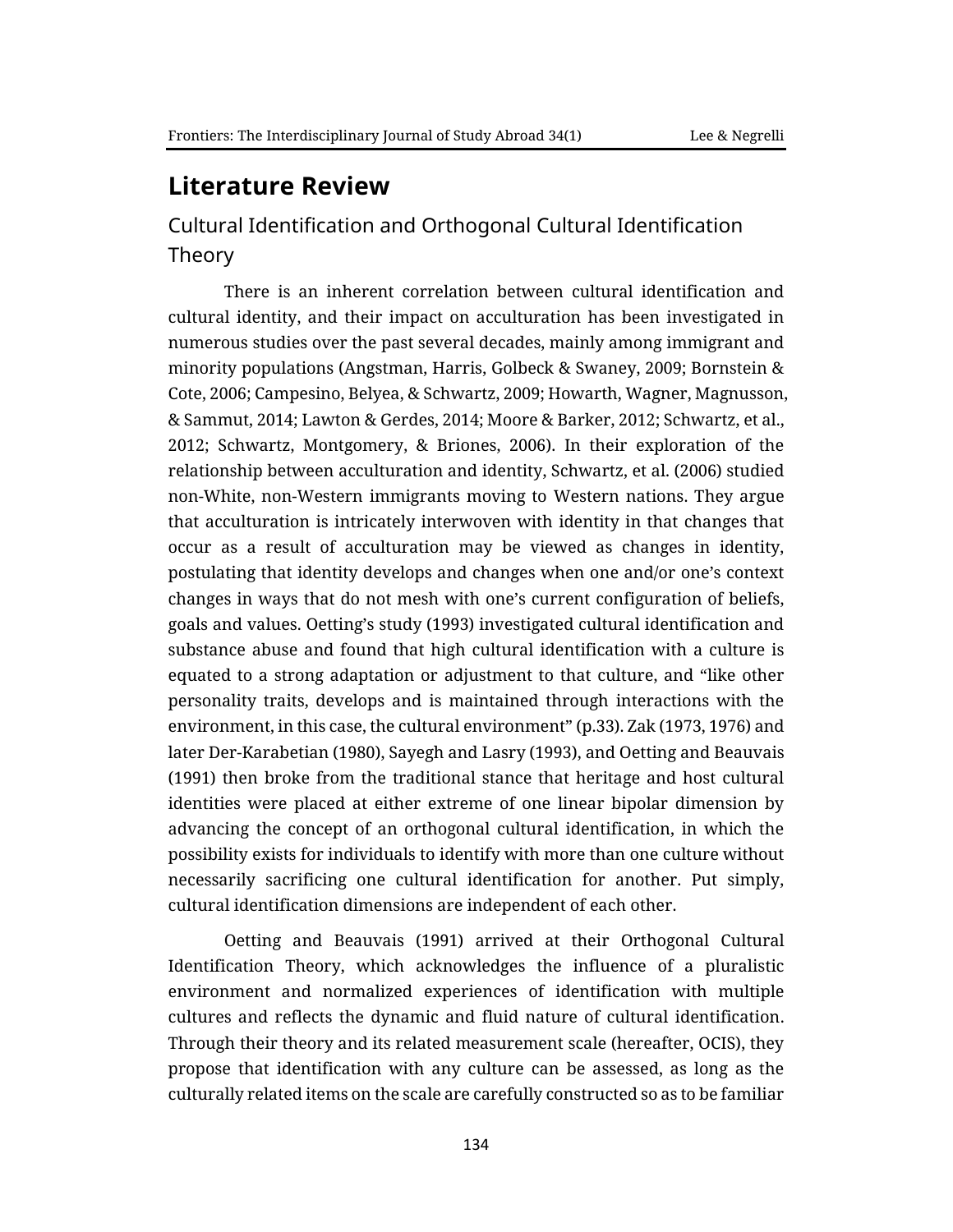to those taking the test. A total score can be created for each individual culture and then combined or used separately.

The theory and OCIS have made significant contributions to research in the fields of health, counseling, and behavioral and social sciences: Oetting and Beauvais's (1991) investigation into the cultural identification of Native-American and Mexican-American youth; Angstman et al.'s (2009) investigation of the relationship between cultural identification and smoking among American Indian adults; Campesino et al.'s (2009) study of spirituality among Latino and non-Latino College students; Strunin and Demissie's (2001) study of alcohol use among African-American and Haitian Black adolescents; and Zane and Ku's (2014) research on effects of ethnic match, gender match, acculturation, cultural identity, and face concern on self-disclosure in counseling for Asian Americans. Research employing this theory and the OCIS to investigate cultural identification and its impact on acculturation in the area of SA could potentially contribute to the development of more successful students' acculturation processes and more effective SA programs.

### Acculturation Within Study Abroad

The concept of cultural identification aligns with Berry's (1980) bidimensional model and his definition of acculturation, which centers on the process of change that results from contact between two or more cultural groups (Berry, 2006a). Berry, Kim, Power, Young, and Bujaki (1989) go further to propose that acculturation attitudes constitute the critical variable which explains individual differences in people's way of orienting themselves in their acculturation processes. More recent research now embraces this bidimensionality (Birman & Trickett, 2001; Oetting & Beauvais, 1991; Schwartz, et al., 2012), in addition to multidimensionality, in order to account for participants who traverse two or more cultural heritage traditions and mix cultural elements into hybrids (Cuellar, Arnold, & Maldonado, 1995; Felix-Ortiz, Newcomb, & Myers, 1994).

Similar studies on the interconnectedness of cultural identity and cultural identification with acculturation are slowly increasing in the area of SA journeys as the number of SA programs have been growing in the past few decades and more evidence on the significance of cultural identification's interconnectedness with the degree of intercultural competence, intercultural effectiveness and success of one's acculturation while abroad is coming to light.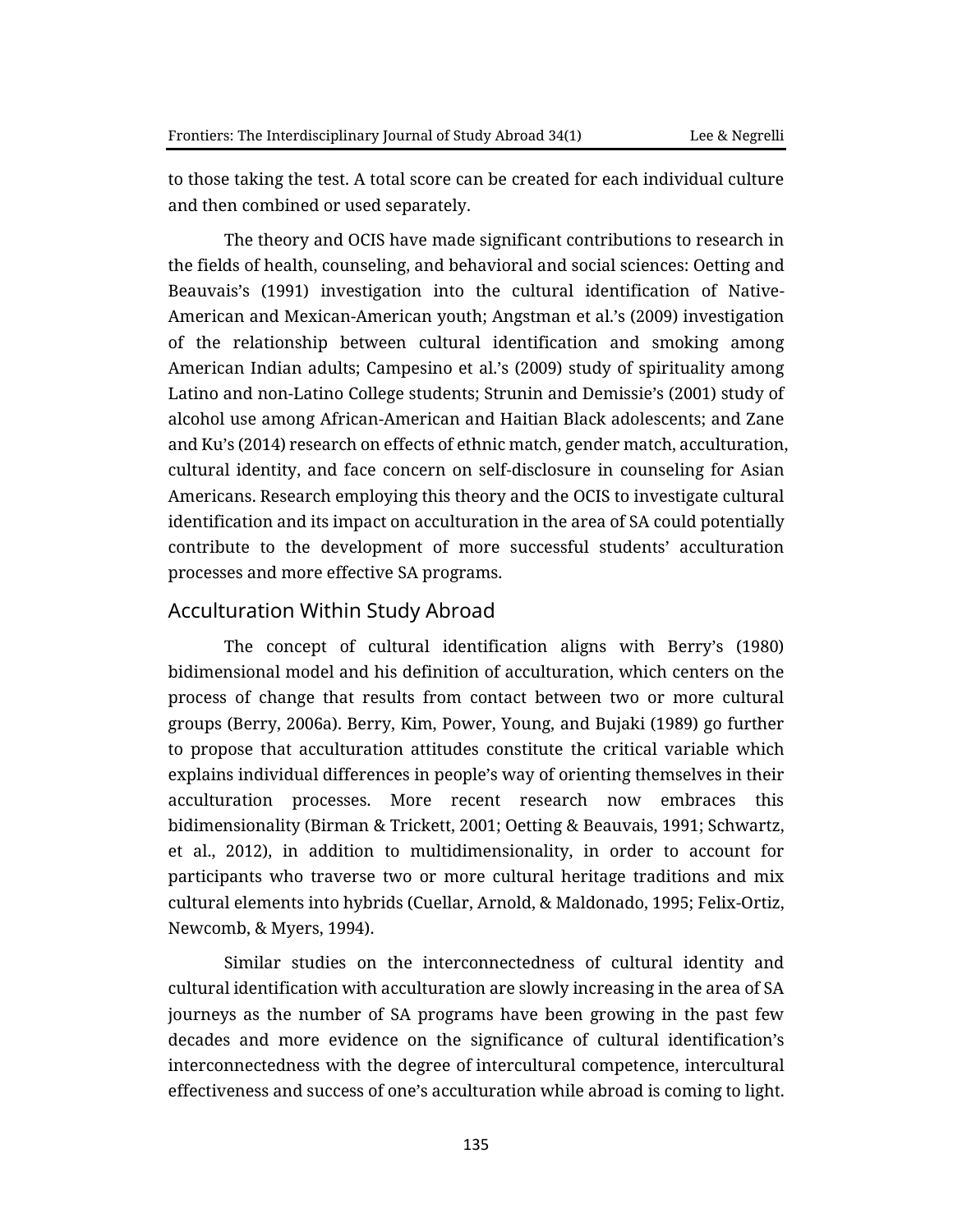In his review of sojourner acculturation, Bochner (2006) claimed that the degree and quality of culture contact and culture learning are significant determinants of the SA students' sojourn experiences and that SA students often develop meaningful relationships with their peers and teachers of the host society, although there are many SA students who do not, resulting in somewhat isolated lives. Peng, et al., (2015) in their study of undergraduate business students on a short-term SA, found that the beneficial effects of motivational cultural intelligence (or CQ), defined by Ang & Van Dyne (2008) as the capability of functioning effectively in culturally diverse settings—a concept closely related to intercultural competence—are contingent upon the strength of an individual's cultural identity. The relationship between identity and its influence on the SA journey is also illustrated in Gieser's (2015) study of American SA students' approaches to and negotiations of their encounters with various sociocultural practices at a university in South Africa, and the role their cultural identities played in the sense-making process. In his interviews with the American subjects, nearly every one raised the issue of their American identity impacting their SA experiences, yet whether that issue actually benefited them or not depended on the individual. These findings are furthered by Mayer's (2009) study on the relationship between identity, conflict and its management in the work context, which finds how a person reacts to cultural and group conflicts, and in a broader sense, challenges in the differences in culture in a SA experience, and that this depends largely on the strength of their cultural identity. It is this cultural identity, and the critical factors of ethnic values, beliefs, and practices encompassed within, that significantly influence the degree of success of acculturation of SA participants (Dolby, 2005; Fugita & O'Brien, 1985; Gieser, 2015).

The symbiotic relationship between acculturation in the SA setting and intercultural competence is evident and explored in numerous studies, the focus of which range from Zea, Asner-Self, Birman, and Buki's (2003) five factors of cultural domains (e.g., language, identity/self-identification, affective skills, etc.) considered to be functions of acculturation, the topic of what and how students learn in a SA context (Dunkley, 2009; Vande Berg, 2007), the critical element of pre- and post-management of SA programs (Chinnappan, McKenzie, & Fitzsimmons, 2013; Santoro-Major, 2012) and factors that lead to the development of cultural competence (Campbell & Walta, 2015; Cots, Aguilar, Mas-Alcolea & Llanes, 2016; Nguyen, 2017; Palmer, 2013; Song, 2020), to the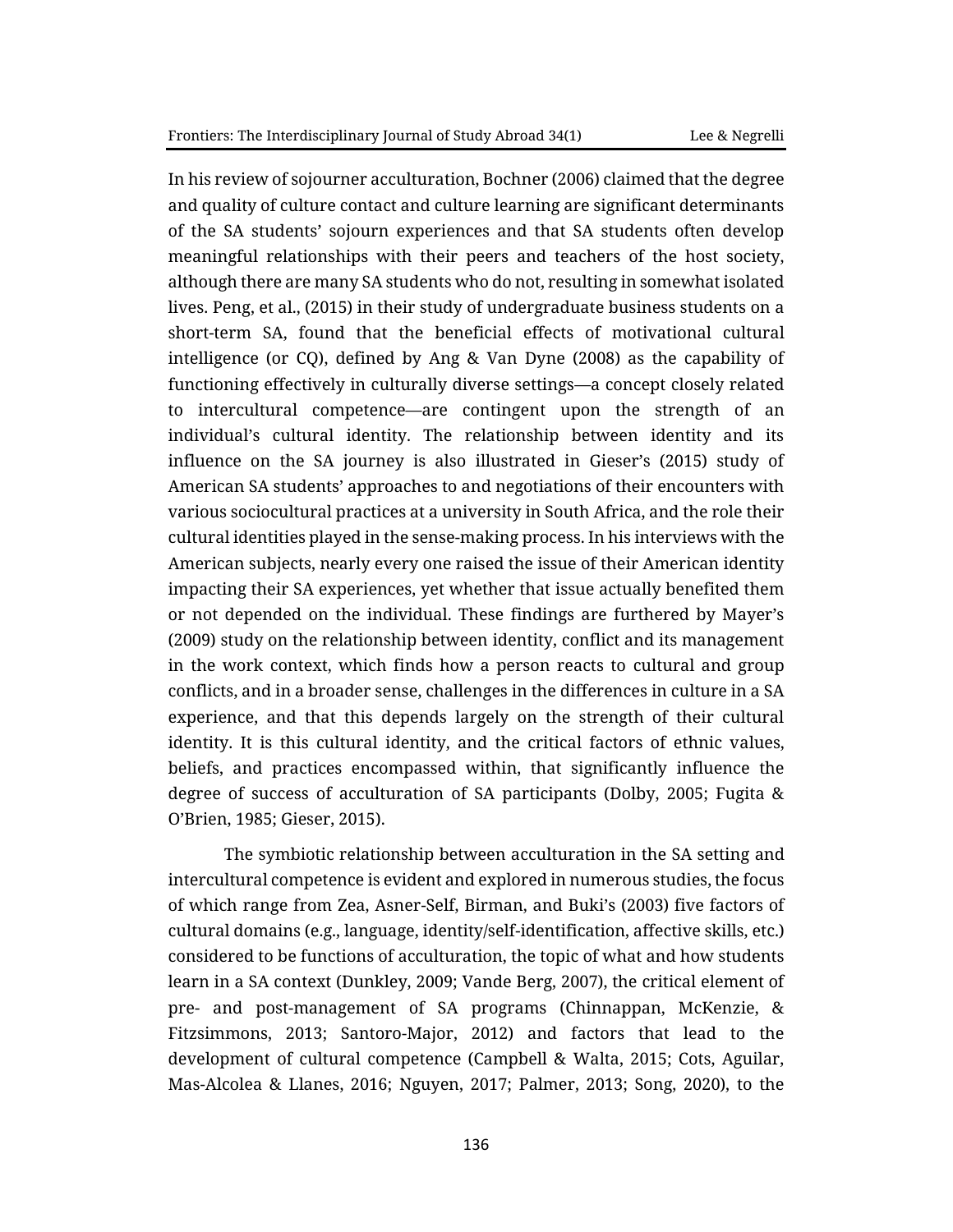obvious topics of effects on L2 proficiency, motivation, attitudes, and other affective outcomes (Hardison, 2014; Jackson, 2016; Song, 2020).

The duration of SA programs and its impact on the learning outcomes of its participants has also received much attention in the past decade (Anderson, Lawton, Rexeisen, & Hubbard, 2006; Campbell & Walta, 2015; Cots et al., 2016; Hamad & Lee, 2013; Pesakovic, 2015; Schenker, 2019; Song, 2020). An overwhelming number of studies that include Dwyer (2004), Medina-Lopez-Portillo (2004), and Kehl and Morris (2007) have produced findings that support conventional wisdom: the longer the SA program, the more significant the students' academic, cultural development and personal growth. However, according to the 2020 Open Doors Report (Institute of International Education, 2020) on American students studying abroad for academic credit, much of the growth in the number of students pursuing SA has been driven by short-term programs (i.e., summer or eight weeks or less), with the number of U.S. students participating in these programs between 1998/99 and 2018/19 increasing from 44.7% to 64.9%, and researchers are finding that short-term programs of less than one academic year have a positive impact on cross cultural development and intercultural competence (Anderson et al., 2006; Chieffo & Griffiths, 2004; Di Gregorio, 2015; Donnelly-Smith, 2009; Schenker, 2019; Song, 2020). Cots et al. (2016), for instance, found that a SA of five to ten months proved to have a stronger impact on some aspects of intercultural competence, specifically the knowledge component, than on others, such as the behavior and attitude components. Similarly, results spanning three summers from Schenker's (2019) eight-week German summer program, four weeks on a U.S. college campus and four weeks in Germany, also indicated statistically significant improvements in several dimensions of global competence, such as open-mindedness, attentiveness to diversity, and historical perspective. Likewise, in her study of a six-week SA program, Song (2020) found that improvement in the cognitive, affective, and behavioral aspects of students' intercultural competence impacted gains in their language use skills.

Other studies on short-term programs have led to new knowledge in areas such as how the type of program and destination have an effect on global citizenship as seen through volunteerism (Horn & Fry, 2013), and how program length is associated with both changes in cultural identification as well as in the cross-cultural adaptation process (Hamad & Lee, 2013; Kim, 2001). Hamad and Lee's (2013) study of 78 SA participants aimed to assess the degree to which SA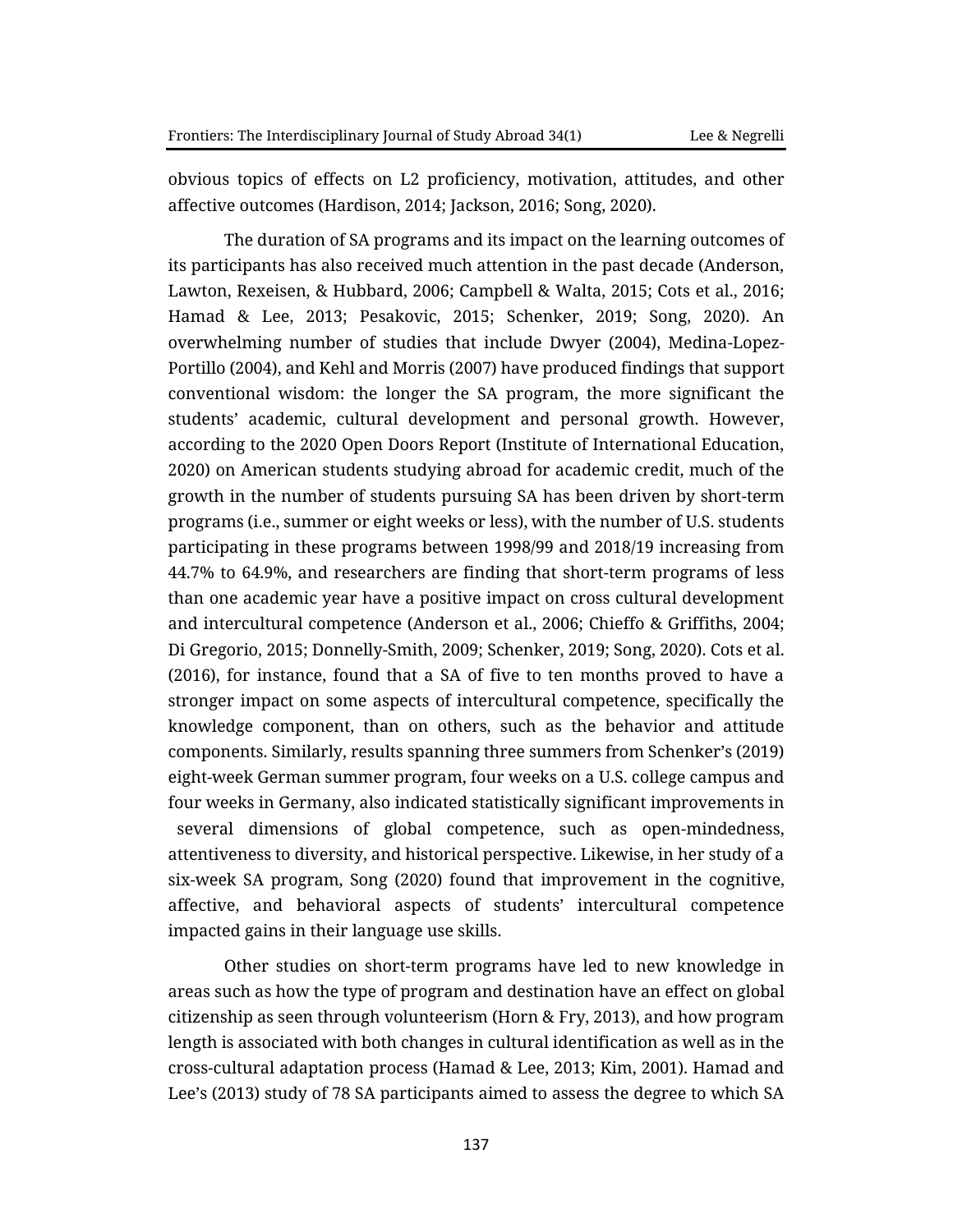program length affects individuals' ethnic and cultural identification, participants' willingness to engage in intercultural communication, their intercultural communication competence—one aspect of cultural competence and overall cultural adaptation. They found that although SA program length was not correlated to cultural adaptation (and by extension, acculturation), it was associated with changes in cultural and ethnic identification. This suggests that even short-term SA programs may influence participants' acculturation. Finally, they concluded that the more individuals communicate with host country members, the more competent their communication was and the weaker they felt toward their own cultural identification. The implication here may be the importance of integrating a variety of cultural components and providing opportunities of interaction on acculturation in the development of SA programs. It is evident that a deeper understanding of the interconnected relationships between cultural identification and acculturation can clearly have significant and beneficial impacts in the development and administration of both long- and short-term SA programs.

# **Method**

## Research Context

This study was based on a sample of university students participating in a semester-long SA program beginning in January 2016, culminating in a 24-day trip to Japan and Korea (12 days in each country) in May-June 2016. The objectives of the program were to explore contrasts of traditional and modern cultures of both countries through observations and interactions with Japanese and Korean people and society. The intense credit-bearing program included requirements of extensive readings, internet researching, film viewings, online and in-class discussions, quizzes, and a service learning project preparation conducted in four 4-hour pre-departure meetings during the spring semester. In addition, students were required to maintain a daily journal throughout the trip. Upon return, they participated in a 2-hour post-trip meeting, and submitted a written and a photo essay as two final projects.

## Participants

The participants in the study were 17 students at a large university in the Southeast U.S., enrolled in a short-term SA program to Japan and Korea in the spring of 2016. Consistent with the national trend of SA student profiles (Institute of International Education, 2020), there were 12 females and 5 males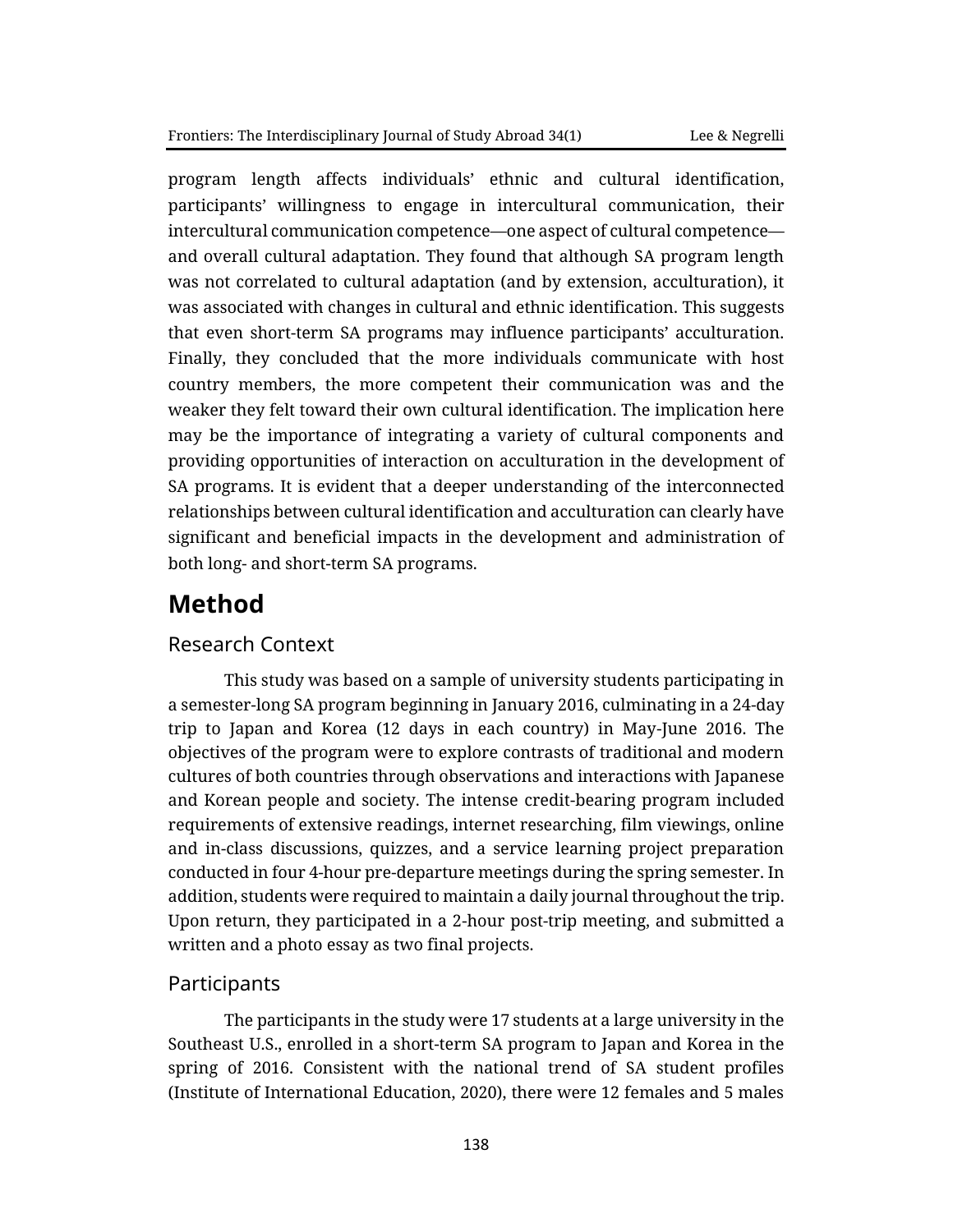with a mean age of 21.4 years and with various majors. Thirteen participants were born in the U.S. The four foreign-born subjects came to the U.S. at the ages of 8, 4, 2 and before 1, and all had been living in the U.S. for at least 16 years. None had ever traveled either to Japan or Korea, with the exception of one Japanese heritage student who once traveled in Japan for 2 months since she left Japan at the age of 8, and another student who traveled in Korea for 1 day. In terms of their first language, 14 of the subjects listed English and three listed Spanish. Regarding their parents' language and birthplace, four Spanishspeaking parents were born in Mexico, Costa Rica, and El Salvador, Japanesespeaking parents were born in Japan, and Cantonese-speaking parents were born in Vietnam and Malaysia. Considering this background information, participants were grouped into White and Non-white for a summative variable of ethnicity. Information concerning their previous experience with the target languages of Japanese and Korean was gleaned from their responses to their self-assessed proficiency of the target languages. Participants were then divided into two distinctive groups—those with experience and those with none—for further descriptive statistics in terms of their previous experience with the target languages.

#### **Instruments**

The OCIS, designed for cross-cultural use, was used to measure subjects' ethnic and cultural identification. This empirically validated instrument measures identification with five American ethnic groups in the U.S. (Asian, Anglo, Latino, African, and Native American). The term "ethnic group" refers to broad groupings of Americans on the basis of both race and culture (Oetting & Beauvais, 1991). The six base questions of OCIS incorporating attitudes and behaviors include items on family way of life, personal way of life, family success, personal success, family cultural traditions, and personal cultural traditions. Each set of questions was asked separately for different cultures. It did not, therefore, focus on specific culture-related behaviors but on general attitudes toward involvement in a culture. Respondents used a 4-point scale from 1 (none at all) to 4 (a lot) to answer each item, and separate scores for each ethnicity were averaged from the six base questions. High identification with a given ethnicity is indicated by a score of 3 or more, medium identification by a score of 2, and low identification by a score of 1 or less. A high score on OCIS indicates a strong identification with the culture. In addition to this acculturation measure, all participants completed a demographic questionnaire that served to provide their background information.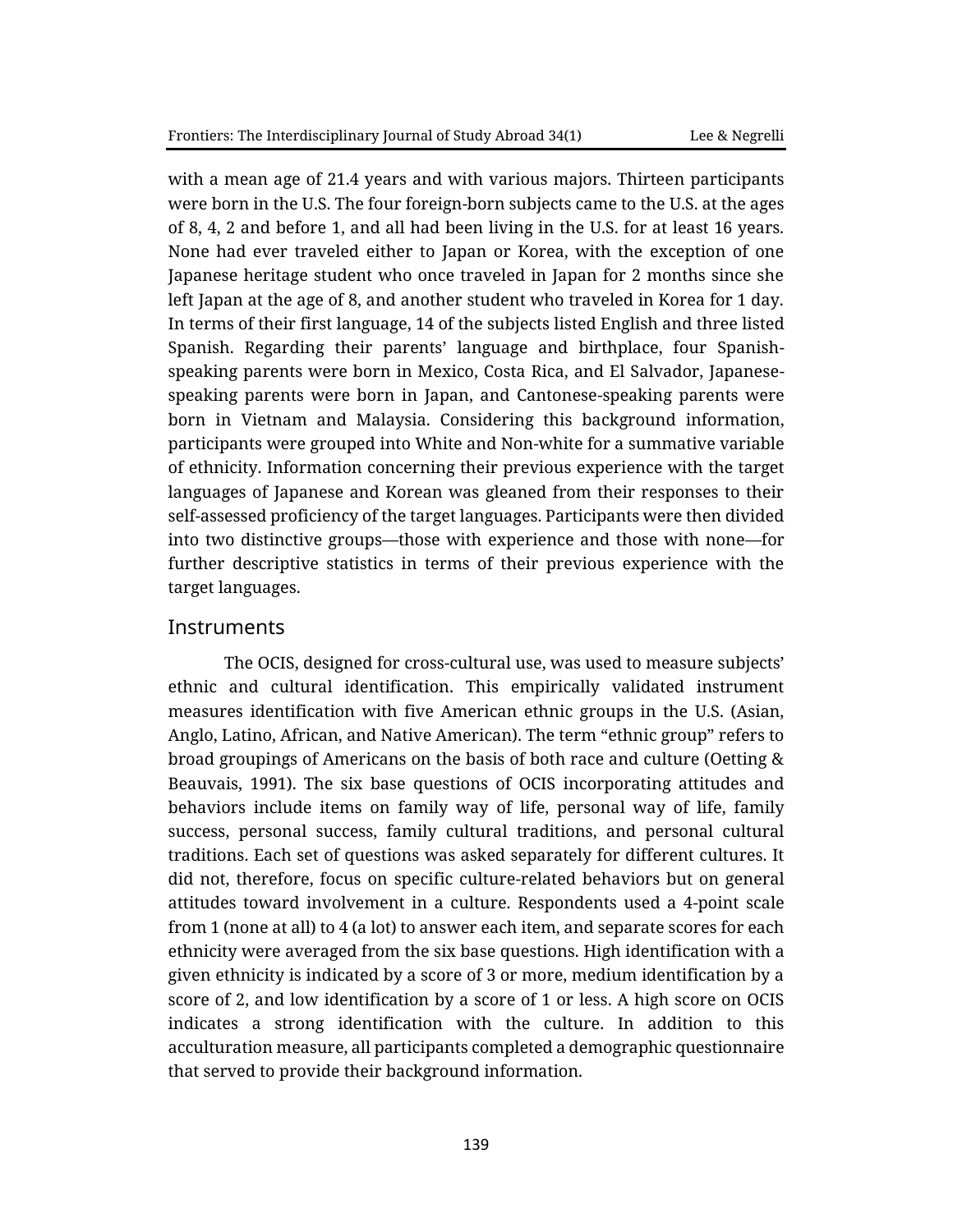## Procedure

All acculturation questionnaires were self-administered online by the subjects twice: (1) immediately prior to the beginning of the SA coursework in January, to assess their initial level of acculturation (pre-test); and (2) upon return from their 24-day SA program in June to assess their exit level of acculturation (post-test). The demographic questionnaire was administered once in January. At the completion of the survey, the responses were scored, with 1 through 4 assigned to the response entries where 1 was associated with the least identification with the culture ("none at all"). These data were then imported into SPSS for statistical analyses. Although the limited amount of data did not permit the use of many statistical tests for significance, the data were then subjected to a number of inferential (probability-based) statistics.

All the participants were required to record daily journal entries throughout the course of the program, chronicling opinions and perceptions important to them. Instructions on effective journaling were provided during one of the pre-departure sessions. The quality of each journal entry varied from rich accounts detailed over several pages to sketchy reports of just a few lines. Journal entries were used for the supplemental purpose of qualifying and amplifying findings in a qualitative fashion and of enriching the understanding of participants' cultural identification, when applicable.

# **Results**

# Cultural Identification of Study Abroad Participants

Based on the participants' responses to their ethnic and language backgrounds in the demographic questionnaire, the ethnicity variable was classified into White and Non-white and Japanese and Korean language variables into With Experience and No Experience for further descriptive statistics. Table 1 displays the distribution of participants in terms of the four background variables.

|        |        | N  | Percent |
|--------|--------|----|---------|
| Gender | Male   | ــ | 29.4    |
|        | Female |    | 70.6    |

#### **TABLE 1. DISTRIBUTION OF SA PARTICIPANTS.**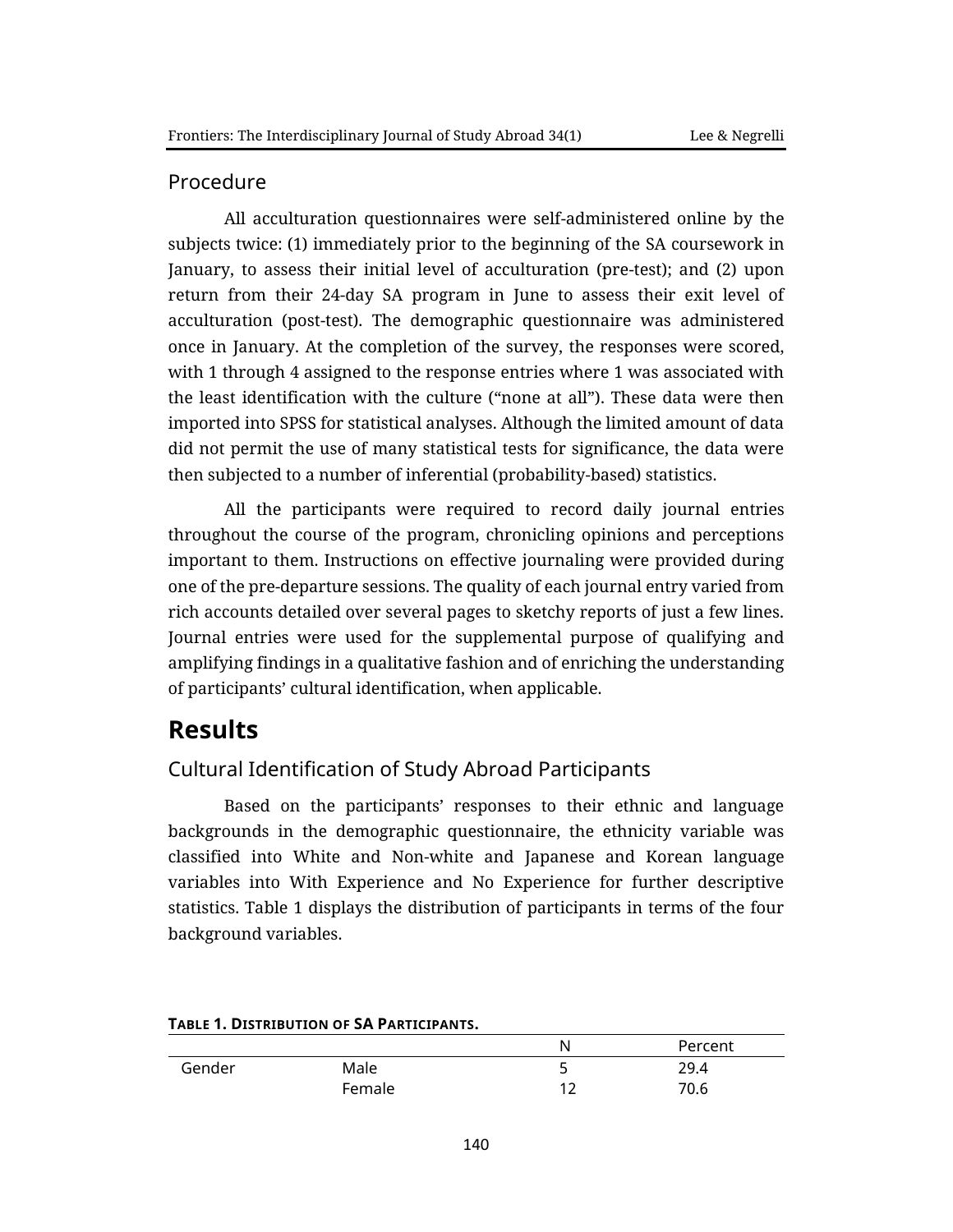| Frontiers: The Interdisciplinary Journal of Study Abroad 34(1) |                 |    | Lee & Negrelli |  |
|----------------------------------------------------------------|-----------------|----|----------------|--|
| Ethnicity                                                      | White           | 9  | 52.9           |  |
|                                                                | Non-White       | 8  | 47.1           |  |
| Korean language                                                | No Experience   | 8  | 47.1           |  |
|                                                                | With Experience | 9  | 52.9           |  |
| Japanese                                                       | No Experience   | 5  | 29.4           |  |
| language                                                       | With Experience | 12 | 70.6           |  |

**TABLE 2. MEANS AND STANDARD DEVIATIONS FOR SIX OCIS GROUP MEASURES.**

|              | Pre    |                | Post   |                |  |
|--------------|--------|----------------|--------|----------------|--|
|              | Mean   | Std. Deviation | Mean   | Std. Deviation |  |
| White        | 3.2157 | .90791         | 2.9706 | .87264         |  |
| Asian        | 2.0980 | 1.11257        | 1.8333 | .97578         |  |
| Mexican      | 2.1078 | 1.25000        | 1.8627 | 1.20263        |  |
| <b>Black</b> | 1.8137 | .99235         | 1.6765 | 1.00653        |  |
| Native       | 1.5294 | .80476         | 1.3431 | .73787         |  |
| Other        | 1.5588 | .93949         | 1.4412 | .73893         |  |
| Total        | 2.054  |                | 1.855  |                |  |
|              |        |                |        |                |  |

Participants exhibited various combinations of cultural identification, such as a single identity, a bicultural identity, a high identification with one culture and a modest one with another, and a weak identification with all cultures. However, as Table 2 presents, inspection of cell means revealed that there was a slight decline in the level of cultural identification with each of the six cultures after the SA program.

In relation to the purpose of studying the set of cultural identification groups, the basic questions are whether there is a relationship between cultural identification groups, and, if a relationship in fact exists, how strong or weak that relationship is. Therefore, as a preliminary step to conducting analyses of the effects of demographic personal variables on both pre- and post-OCIS scales, correlations among the six composite cultural identification groups were calculated in order to determine the degree of collinearity among these groups. These correlations are reported in Tables 3 and 4. The conventional alpha level of .05 was used as the criterion for statistical significance. The results of the correlational analyses of pre-OCIS scores presented in Table 3 show that in all cases except for the White group, correlations of all the other groups with each other were statistically significant at the .01 level, and all correlations were positive. All the correlations of the cultural groups on post-OCIS showed the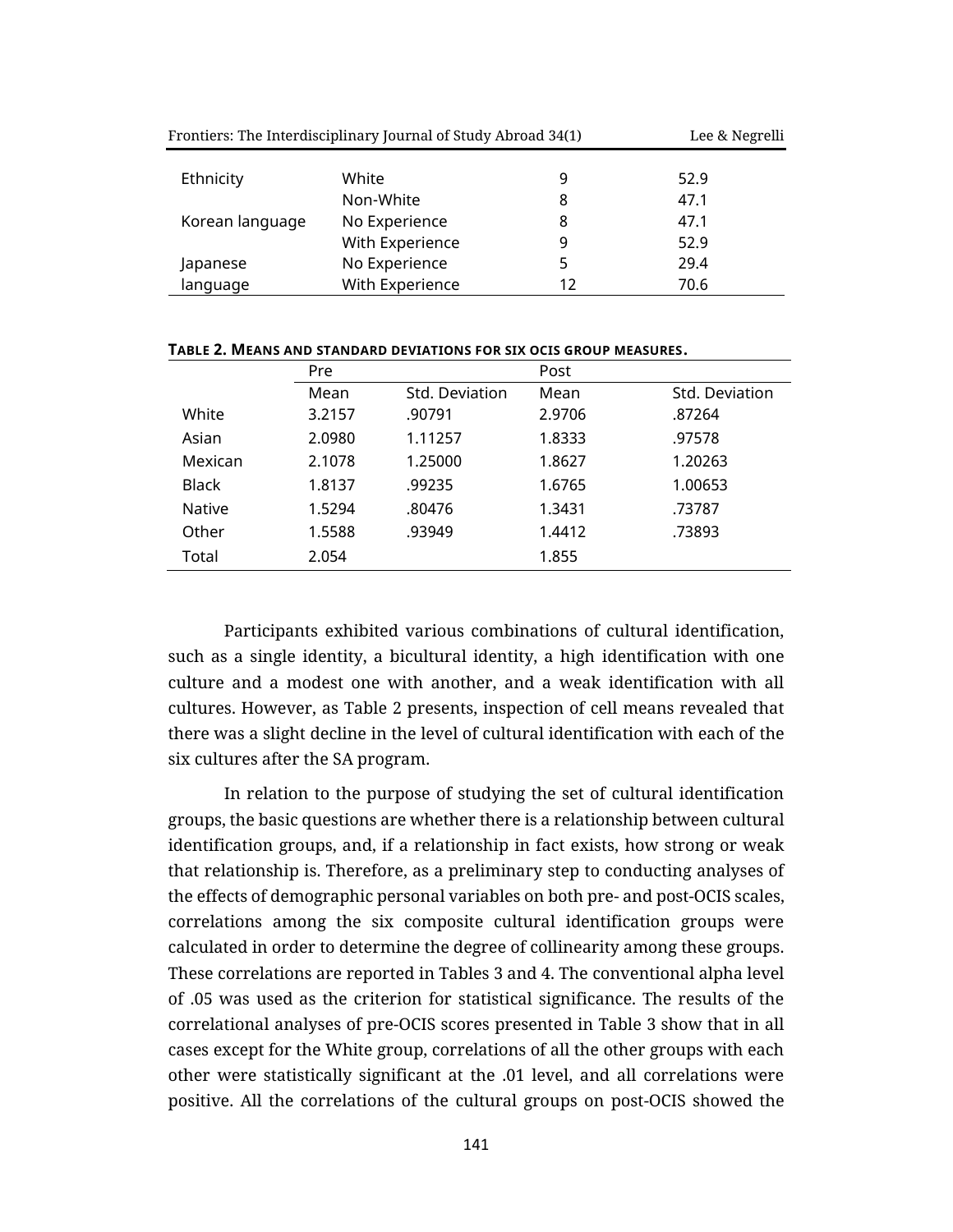same pattern of relationships as those of pre-OCIS. Moreover, the identification with White culture and that with Native American culture were moderately and positively correlated with each other at the .01 level.

|               | White | Asian | Mexican   | <b>Black</b> | <b>Native</b> | Other     |
|---------------|-------|-------|-----------|--------------|---------------|-----------|
| White         | 1.00  | .110  | $-0.032$  | .124         | $.231***$     | .112      |
| Asian         |       | 1.00  | $.343***$ | $.418***$    | $.534***$     | $.625**$  |
| Mexican       |       |       | 1.00      | $.266**$     | $.388**$      | $.548**$  |
| <b>Black</b>  |       |       |           | 1.00         | $.511***$     | $.447**$  |
| <b>Native</b> |       |       |           |              | 1.00          | $.755***$ |
| Other         |       |       |           |              |               | 1.00      |

#### **TABLE 3. CORRELATIONS AMONG THE SIX GROUPS ON PRE-TEST.**

\*\* Correlation is significant at the 0.01 level (1-tailed).

|              | White | Asian | Mexican  | <b>Black</b> | Native   | Other    |
|--------------|-------|-------|----------|--------------|----------|----------|
| White        | 1.00  | .145  | .110     | $-164$       | $-063$   | .066     |
| Asian        |       | 1.00  | $.419**$ | $.313**$     | $.472**$ | .582**   |
| Mexican      |       |       | 1.00     | $.352**$     | $.336**$ | $.420**$ |
| <b>Black</b> |       |       |          | 1.00         | $.521**$ | $.410**$ |
| Native       |       |       |          |              | 1.00     | $.692**$ |
| Other        |       |       |          |              |          | 1.00     |

#### **TABLE 4. CORRELATIONS AMONG THE SIX GROUPS ON POST-TEST.**

\*\* Correlation is significant at the 0.01 level (1-tailed).

#### Relationships Between Pre- and Post- OCIS Measures

By looking at the mean difference between pre- and post-OCIS scores for each cultural identification group shown in Table 2 to find out which set of scores is higher or lower and how much they differ, it was found that all the post-OCIS scores were lower than the pre-OCIS scores. A univariate mixed factorial 6 (ethnic group) x 2 (pre-test, post-test) ANOVA on the OCIS scores showed a significant difference ( $p < .0001$ ) among the six cultural identification groups as rated by all participants. There was also a significant difference  $(p)$ < .05) between the pre-test and post-test. However, the tests indicated that there was no significant interaction between the two tests (pre vs. post) and the cultural identification groups. In order to determine if these differences in the mean scores were statistically significant, a paired sample  $t$  test comparing means was conducted. The results of the paired sample t tests revealed that the mean difference between the pre-test ( $M = 3.22$ ,  $SD = 0.91$ ) and post-test scores (M = 2.97, SD = 0.87) of students' identification with White American culture was statistically different,  $t(16)$  = 2.453,  $p<$  .05; the mean difference between the pre-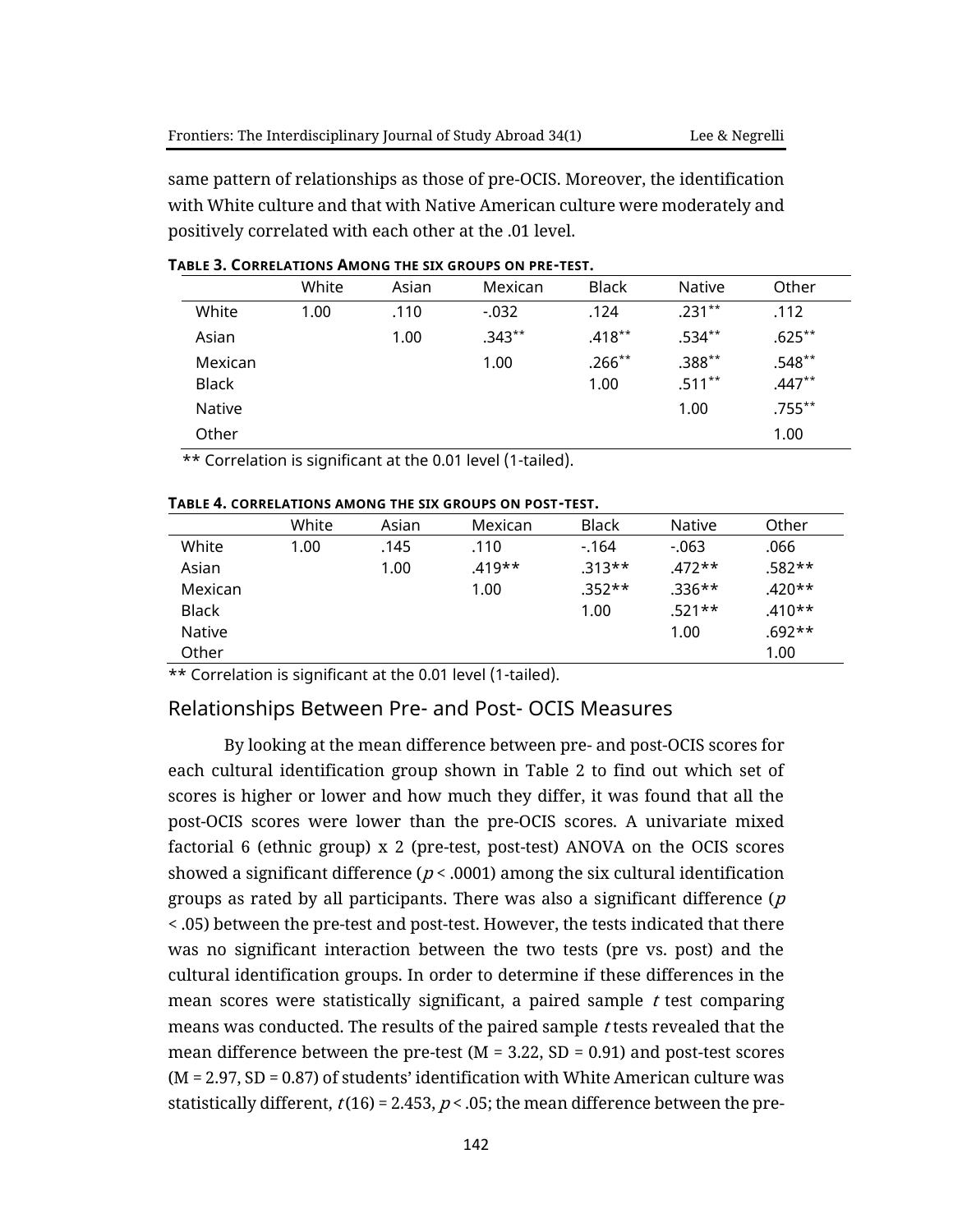test ( $M = 2.10$ ,  $SD = 1.11$ ) and post-test scores ( $M = 1.83$ ,  $SD = 0.98$ ) of students' identification with Asian American culture was statistically different,  $t$  (16) = 2.636,  $p <$  .05; the mean difference between the pre-test (M = 2.11, SD = 1.25) and post-test scores ( $M = 1.86$ , SD = 1.20) of students' identification with Mexican American culture was statistically different,  $t(16)$  = 2.554,  $p$  < .05; and the mean difference between the pre-test ( $M = 1.53$ , SD = 0.81) and post-test scores ( $M =$ 1.34, SD = 0.74) of students' identification with American Indian culture was statistically different,  $t(16) = 2.206$ ,  $p < .05$ .

## Relationships Between Participant Background and OCIS

The population means for the scores on the pre- and post-OCIS differed for participants from different backgrounds: (1) gender (Male and Female); (2) ethnicity (White and Non-white); (3) past experience with Korean languag e (No Korean and Korean); and (4) past experience with Japanese language (No Japanese and Japanese). Figures 1-4, descriptive presentations of interactions as well as cell means of both pre- and post-OCIS scores for all four personal variables, indicate some interesting patterns.

**FIGURE 1. INTERACTIONS OF GENDER AND CELL MEANS OF CULTURAL IDENTIFICATION ON PRE- AND POST OCIS.**



**FIGURE 2. INTERACTIONS OF ETHNICITY AND CELL MEANS OF CULTURAL IDENTIFICATION ON PRE AND POST OCIS.**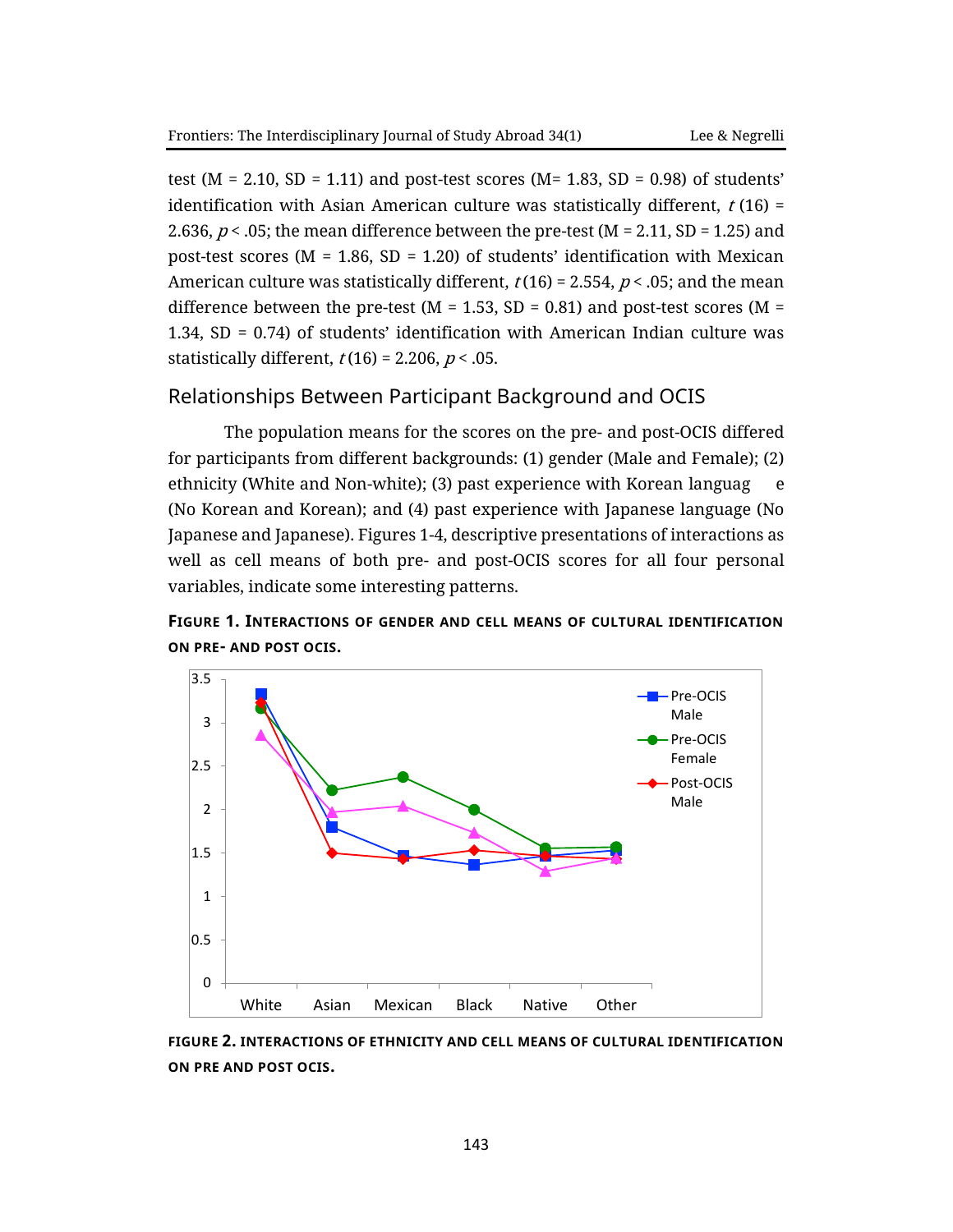

**FIGURE 3. INTERACTIONS OF KOREAN LANGUAGE EXPERIENCE AND CELL MEANS OF CULTURAL IDENTIFICATION ON PRE AND POST OCIS**



**FIGURE 4. INTERACTIONS OF JAPANESE LANGUAGE EXPERIENCE AND CELL MEANS OF CULTURAL IDENTIFICATION ON PRE. AND POST OCIS.**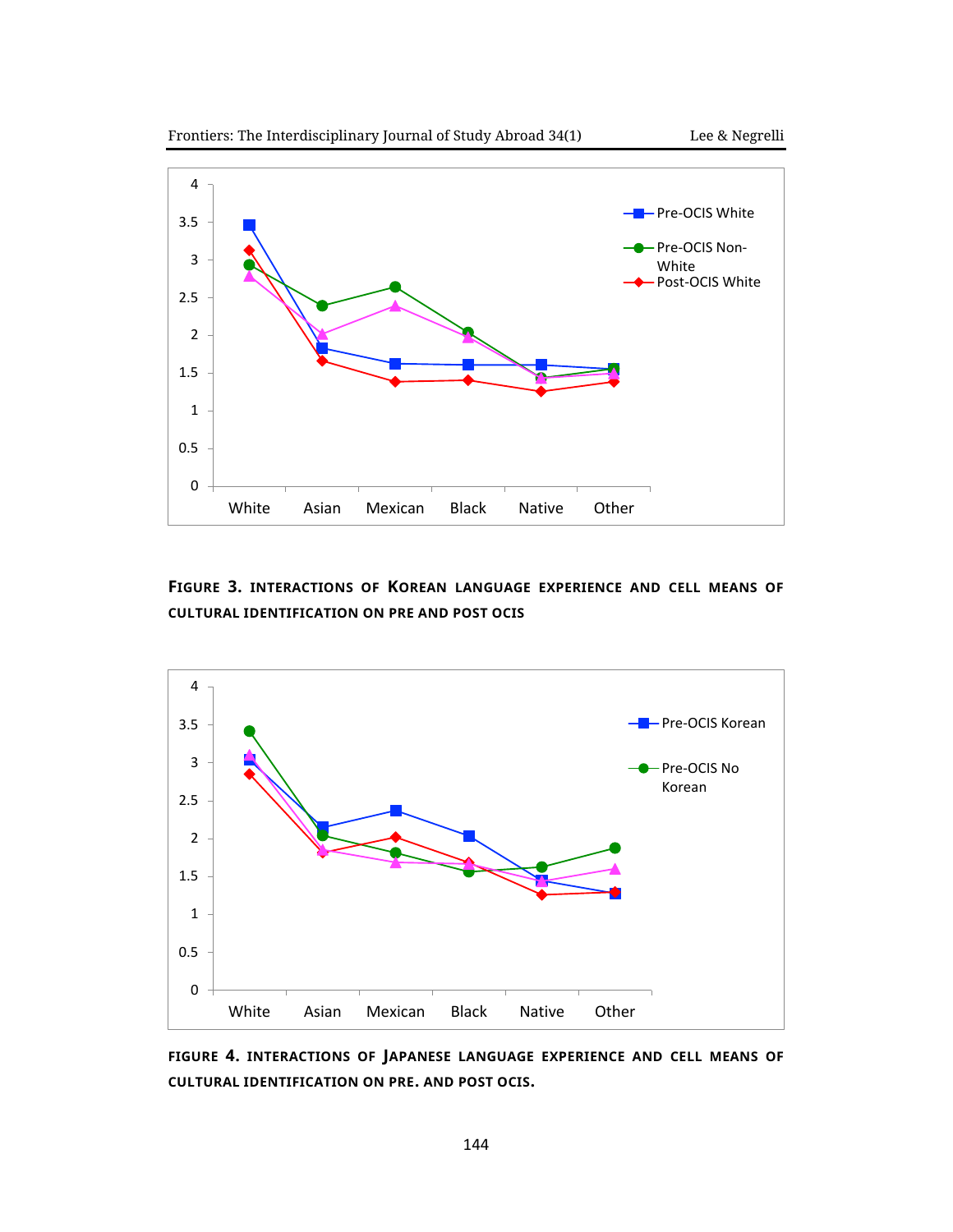



## Qualitative Considerations

In addition to the quantifications of the questionnaires, we examined journal entries for further insights into participants' cultural identification. Providing complementary evidence of the effects of their cultural experiences and interactions during the SA program on their cultural identification, journal entries were carefully examined and deliberately selected for qualitative presentations to illustrate broader concepts and/or aberrant cases of cultural identification that were of particular interest.

As the following journal excerpts reveal, participants exhibited stress and anxiety in the path of the transition across cultural identification space. They sometimes felt pressure from the environment, circumstances, and/or peers about their intercultural experiences while traversing two different cultures. That pressure was often a potent motivation for their experiences, but conversely, too much pressure seemed to provoke negative feelings toward the host country, its people, and/or the experience itself.

## *Journal Excerpt 1*

"I had a good bit of culture shock when we landed in Korea."

In Journal Excerpt 1 above, the participant illustrates her awareness of differences between her ethnic society and the host society and signals a shift in cultural identification.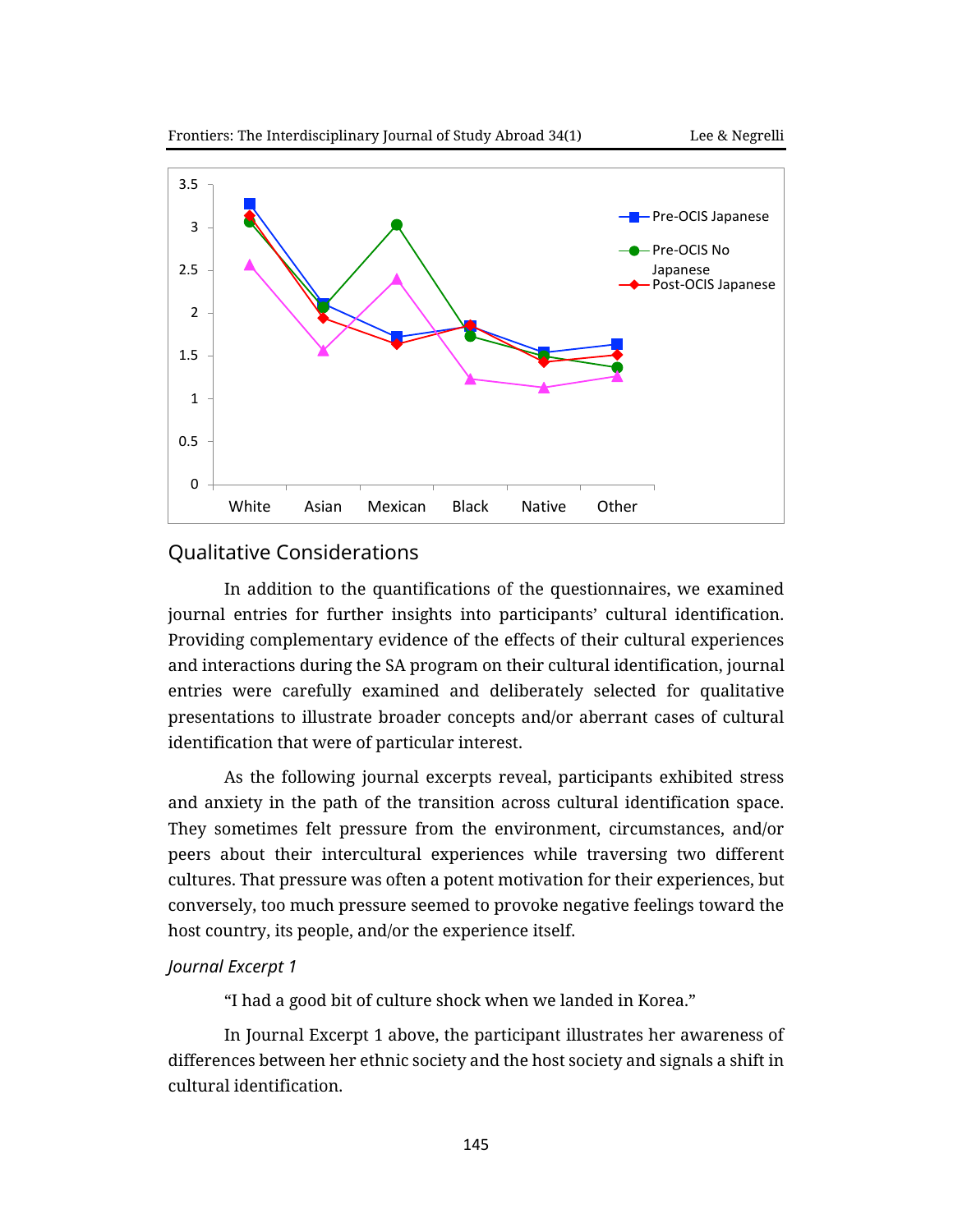#### *Journal Excerpt 2*

"One thing that stands out in my mind about this place was how typically Asian it felt. It conformed to the overcrowded, smelly and probably a bit dirty area that is associated with these areas."

- As seen in Journal Excerpt 2, the participant's concern about conditions of the country revealed his discomfort with being outside his cultural comfort zone.
- On the other hand, by noticing the differences between the culture of the host country and their own culture (Journal Excerpts 3-4) and the differences between the cultures of those two host countries (Journal Excerpts 5-6), participants were able to broaden their visions of each culture and beyond. In doing so, their culturally based choice of action seemed at times to have brought on negative sentiments and an anxiety about such experience. For example:

#### *Journal Excerpt 3*

"These are just things one would never see in America."

#### *Journal Excerpt 4*

"It seems that Japanese people focus on comfort while Americans focus on appearances."

#### *Journal Excerpt 5*

"Not like Japan where they were just random little stares, in Korea, they're seriously not afraid to stare directly at you and stare for quite a while."

#### *Journal Excerpt 6*

"In Japan, no one would say anything, but here in Korea, I felt that everyone is more expressive about their feeling [sic]."

While traversing two different cultures, itself often a stress-inducing experience, participants were constantly in positions of negotiating different sets of values, norms and identities that may have contributed to an increase in their level of stress and anxiety. Some participants were successful in adjusting and adapting while others were not, as the following excerpts revealed: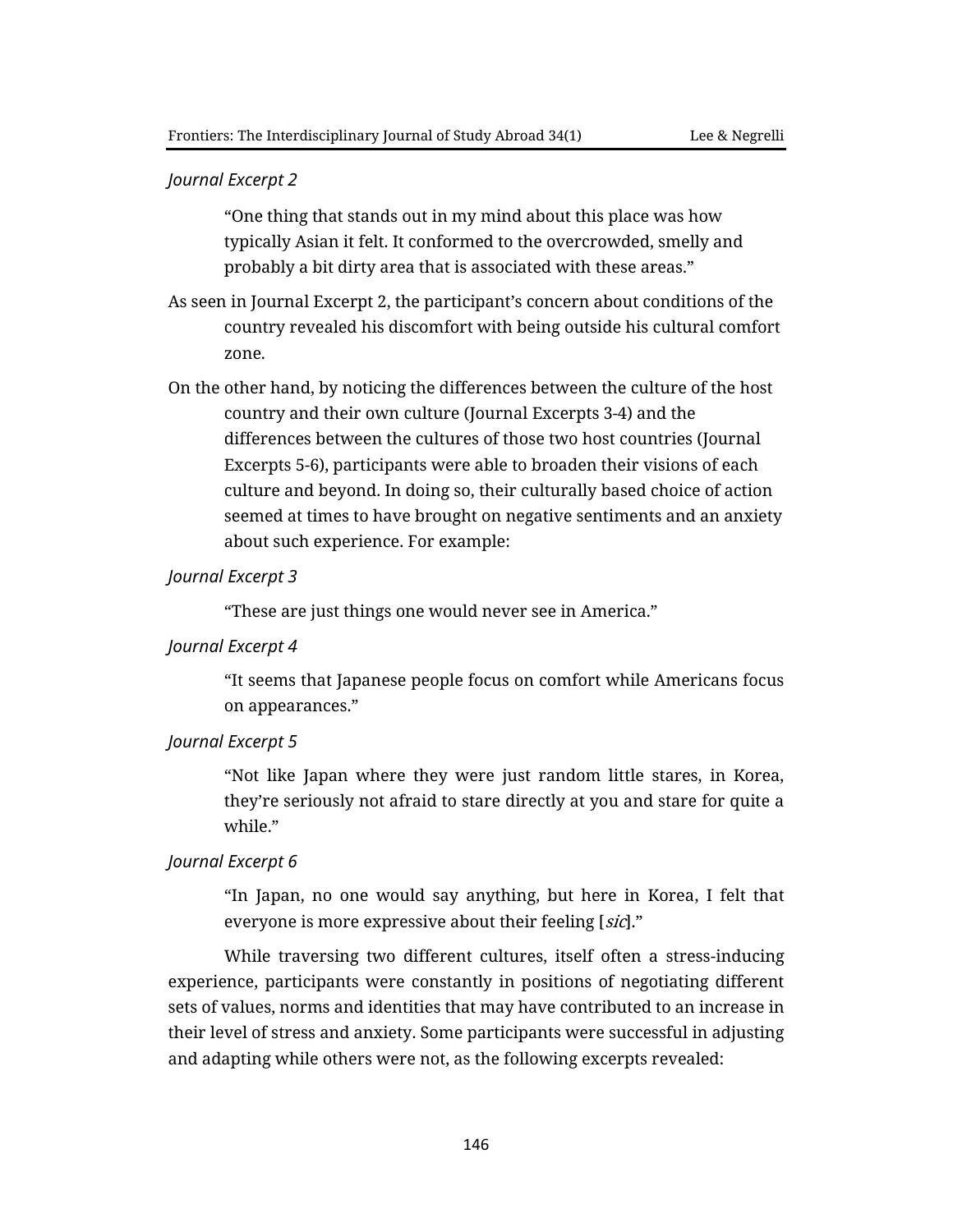#### *Journal Excerpt 7*

"..while on the shuttle bus …I got up and offered my seat to an elderly couple…"

#### *Journal Excerpt 8*

"…they [Japanese] have to be polite/respectful to others when on the train…"

#### *Journal Excerpt 9*

"I would assume it [taking off our shoes] to be a foremost respect towards the paintings of the artist."

Our SA participants encountered one common cultural aspect of both Japanese and Korean societies—politeness. As the writers of Journal Excerpts 7- 9 alluded, the concept of politeness is one of the keys to understanding the Japanese and Korean people and their cultures, a conclusion that might not be readily reached by this group of American students had they not experienced Japanese and Korean cultures first-hand. They, even as short-term SA participants, realized the necessity of this pragmatic knowledge of politeness in maintaining social relationships as well as cultural connections in both the Japanese and Korean societies. Coincidentally, the writers of the excerpts above identified with the Mexican American culture as their dominant culture on the OCIS, which may indicate the influence of their ethnic culture on the development of cultural identification.

#### *Journal Excerpt 10*

"…the driving in the country [Korea] was very poor. People seem to cut off one another, and people including our bus driver would drive between lines."

On the other hand, the cultural encounter that the writer of Journal Excerpt 10 above experienced in terms of societal norms that seemed acceptable and commonly practiced in Korea but uncomfortable to him elicited some negative feelings toward the host country. Another participant even said that she felt excluded when she realized that her knowledge of Korea and its culture was marginal, compared to that of Japan and its culture and to other participants.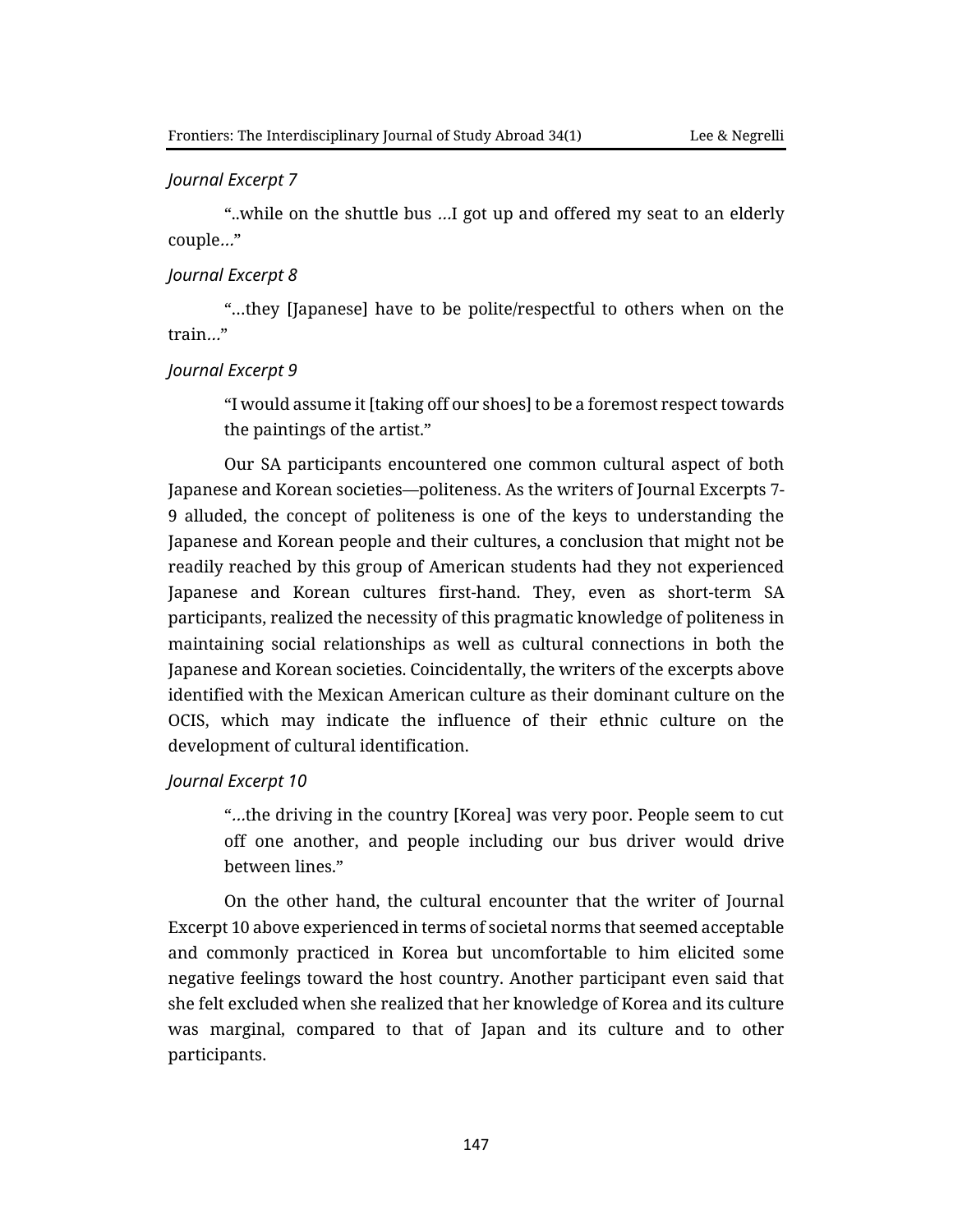Participants' adjustment and adaptation efforts were noticeably challenging. Regardless, they appeared to sense the need to learn more about the society and its culture to enhance their enjoyment, and what motivated this particular group of students to learn about the society was a result of their cultural understanding and enhancement and their culturally-based choice of actions. The following several excerpts illustrate their efforts to adjust and adapt to the challenges they faced.

#### *Journal Excerpt 11*

"I learned how to use Pasmo card [pre-paid card] and experienced my first squatty

potty."

#### *Journal Excerpt 12*

"I simply mimicked what others were doing at the [Buddha] statue so I don't know if I made a fool of myself or not, hopefully not."

*Journal Excerpt 13*

"…so I felt I should behave better than I did in Japan to avoid those stares."

#### *Journal Excerpt 14*

"It was amazing and made me feel like an actual Korean since I tried a little of everything."

As evidenced in Excerpts 11-14, our participants progressively went from learning how to maneuver in day-to-day situations to acquiring a deeper level of strategies/approaches to culturally appropriate behaviors. As a consequence of their continued efforts, they were able to have a sense of integration into the host societies, as the writer of Excerpt 14 experienced.

Nevertheless, as Excerpts 15-17 reveal, participants still felt pressure this time from their peers—while living, cooperating, and sharing daily experiences among themselves for 24 continuous days. In their journal entries, some participants expressed their expectations and disappointments toward other participants, and these mainly centered around consideration of one another.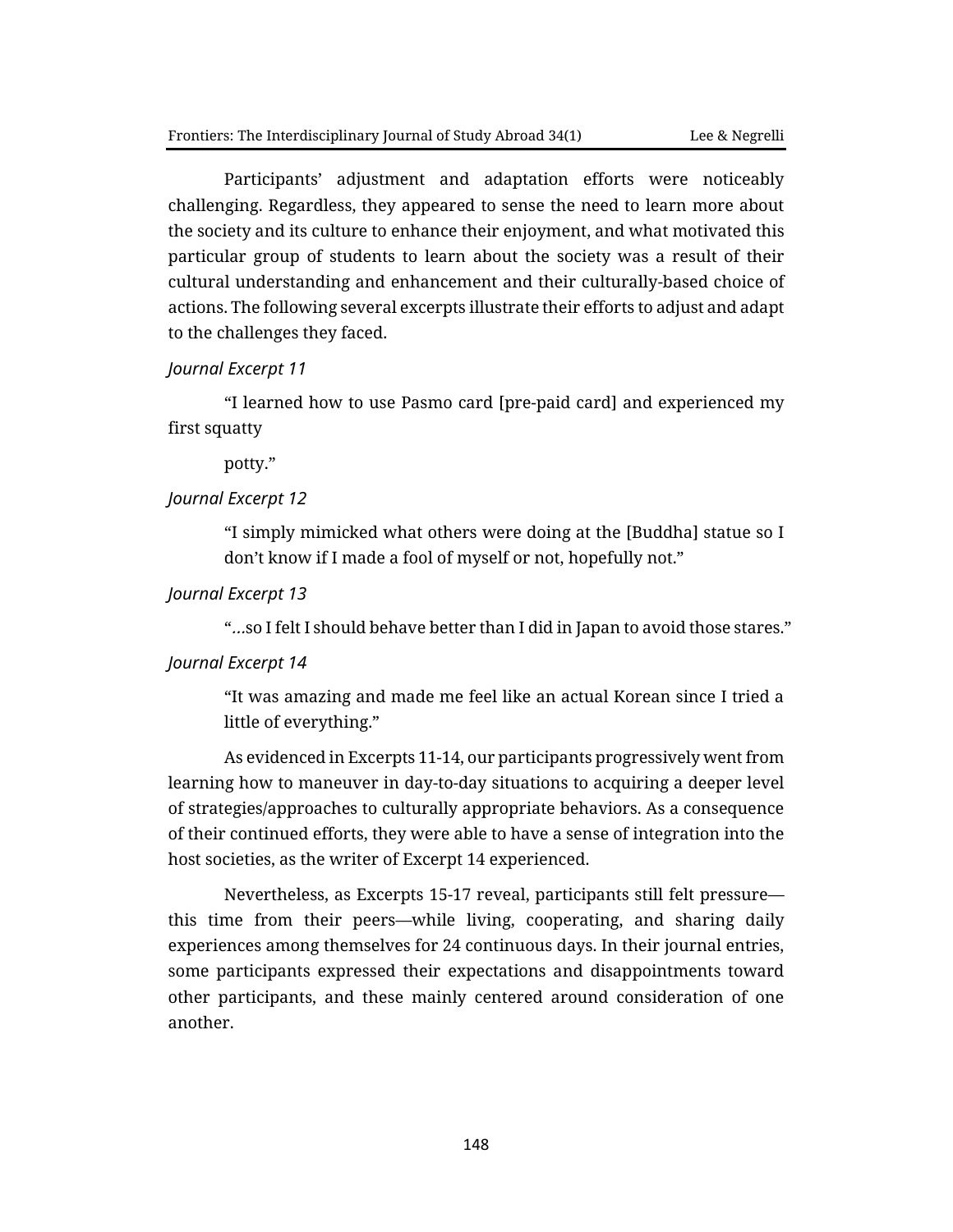#### *Journal Excerpt 15*

"I wish the group would be more respectful when visiting these locations of significance: talking less or not taking pictures when it is inappropriate."

#### *Journal Excerpt 16*

"There was very little 'wa' [harmony] in the crowd and no one thought of others first."

*Journal Excerpt 17*

"...a student couldn't find her passport at the last minute, which shows she didn't display 'bae-ryeo' [thoughtfulness], which screwed with our 'jo-hwa' [harmony]."

Learning the target languages (here, Japanese and Korean) also allowed SA participants a pathway into their intercultural experiences and interactions. While having traveled outside their own region and its culture, geographically and socially, they felt a need for some cultural and linguistic experiences or expertise that would help connect them more closely to locals. The following excerpts from journal entries give a clear idea of how their previous knowledge of the target language affected their cultural experiences.

#### *Journal Excerpt 18*

"I…found an English-speaking channel. Yes!"

#### *Journal Excerpt 19*

"I wish I understood more day to day language. I smiled and nodded a lot not saying anything."

#### *Journal Excerpt 20*

"The subway and train system seem overwhelming, it does not help with the language barrier."

The writer of Excerpt 18 displayed implicit anxiety from her lack of knowledge of the target language while explicitly demonstrating her joy and relief upon hearing her native language.

Similar to but to some extent different from the anxieties that participants usually had about traversing two different cultures, they also hinted at pressures from language barriers, as reported in Excerpts 19 and 20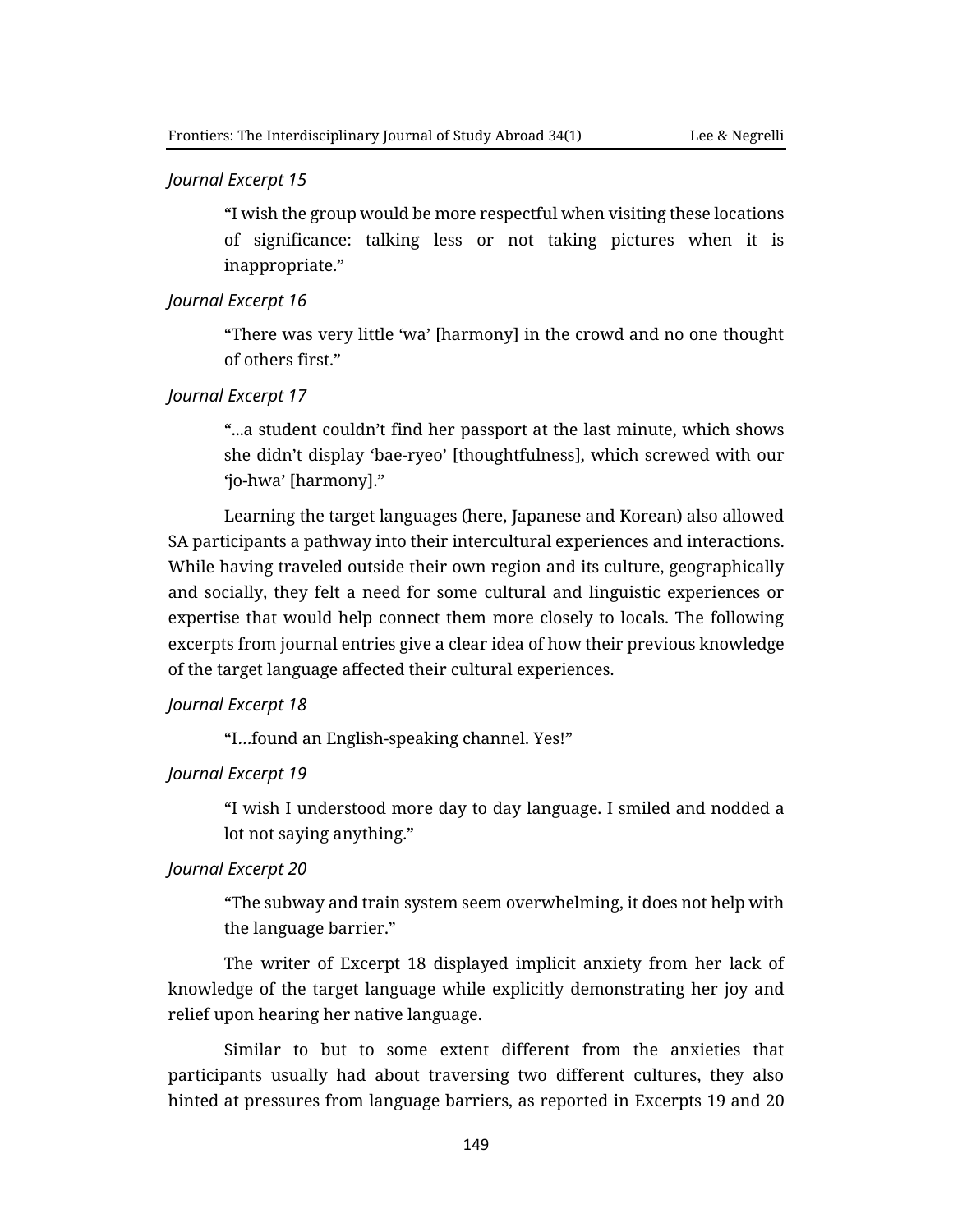above. As participants who did not have any previous experience with the target language, they came to this intercultural experience opportunity already aware of how important it was for them to speak the target language to enhance their learning experience. They had just not acquired the needed skills and exhibited signs of stress.

The cultural diversity that participants experience is a result of their cultural understanding and enhancement and may enhance their motivation for learning the target language. In the following excerpt, the participant found learning the target culture and especially target language difficult but at the same time inspirational.

#### *Journal Excerpt 21*

"I have forgotten my Japanese. It is a struggle already because I get a stutter when learning the language. Maybe being in Japan will give me new inspiration. I hope to better understand how the language is used. Maybe I will pick up some new knowledge as well. I need to review the words and phrases I have learned."

In addition to acknowledging the value of acquiring or improving their proficiency in the target language, participants revealed the importance of direct contact and interactions with locals to enhance their experiences, as seen in the following excerpts. Specifically, one female participant expressed how much she appreciated the target culture through the interactions with her friend from the host country.

#### *Journal Excerpt 22*

"I made 10-15 friends on Facebook and/or Line on this trip. International friends are great."

#### *Journal Excerpt 23*

"My day ends with meeting up with a childhood [native Korean] friend. She treated me the whole night. Such hospitality. It's her finals week and she traveled an hour or two to see me! We had spicy octopus, cheese fondue, salad, soup and cream makgeolli [traditional Korean alcoholic beverage]. It felt as no time had passed."

Participants constantly reflected on their national/ethnic/cultural identity and ruminated on who and what they are throughout the course of the program. Especially for those SA participants for whom this was a first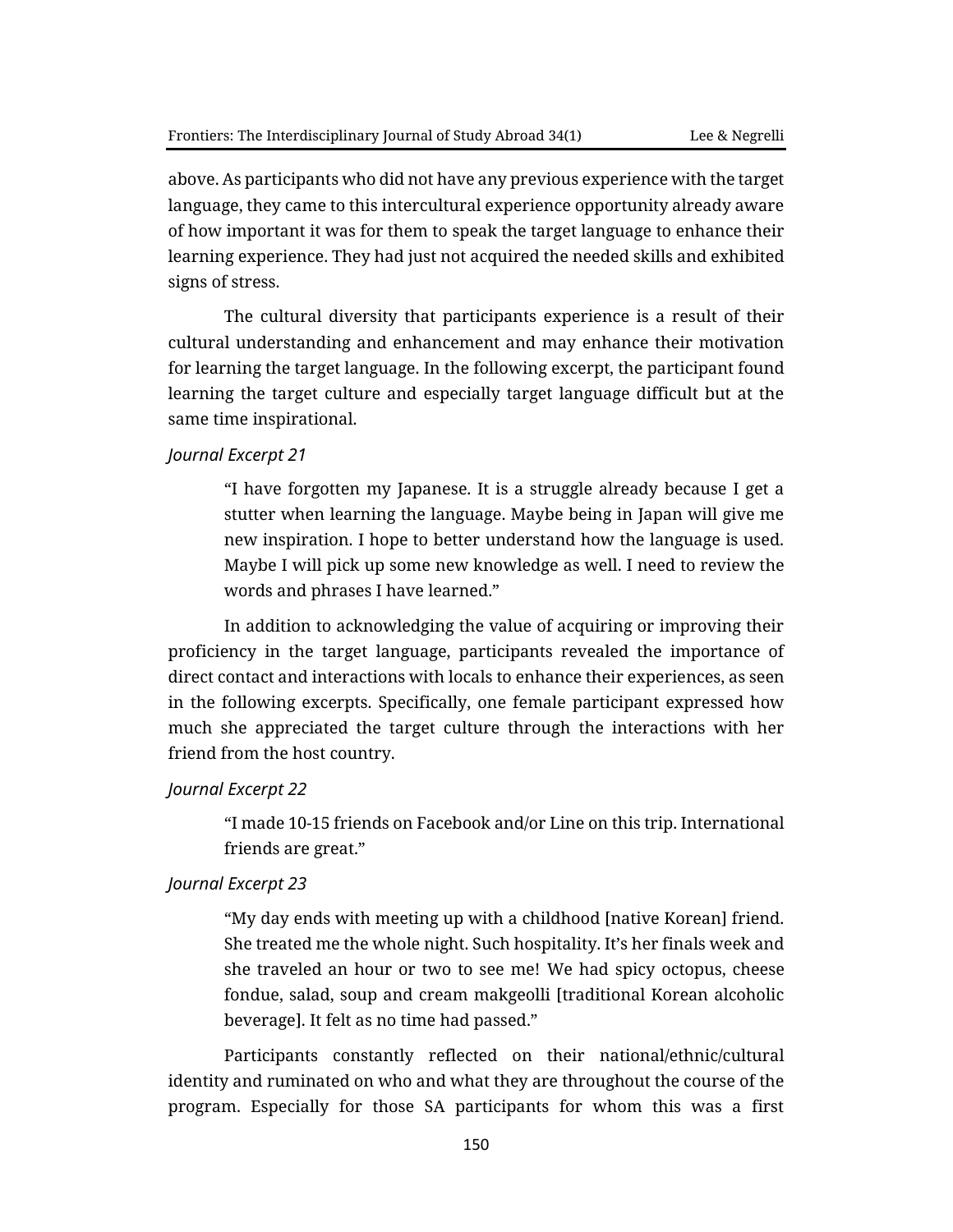experience traveling outside the boundaries of their cultural identities, having to think about their cultural identities was both moving and powerful as evidenced in Excerpts 24-27.

#### *Journal Excerpt 24*

"When we were told that most of these immigrants were factory workers, that really hit home for me. I honestly felt like crying from recalling my family."

#### *Journal Excerpt 25*

"My childhood entertainment helped bring me to the other side of the world. It really goes to show what an influence that a person's early years have on a person's life."

#### *Journal Excerpt 26*

"Even if I do live there [Korea] and became fluent in the language, the natives will still see us as foreigners and get surprised when we speak and stare."

#### *Journal Excerpt 27*

The cultural diversity that participants experience is a result of their cultural understanding and enhancement and may enhance their motivation for learning the target language. In the following excerpt, the participant found learning the target culture and especially target language difficult but at the same time inspirational.

"…we're foreigners, so a lot of people may already have some preconceived ideas about us—especially me with the short hair, tattoo, and short shorts."

Volunteering at an immigrant shelter as a service learning project drove the writer of Excerpt 24 to contemplate her cultural identity grounded in her family background, nearly moving her to tears. Similarly, the impact of her family background on the development of her being as well as her cultural identification through our SA program is shown in Excerpt 25. In addition, such participants as the writers of Excerpts 26 and 27 whose self-awareness of being a foreigner is heightened due to locals' attitudes toward them are constantly reminded of their own cultural/ethnic identities.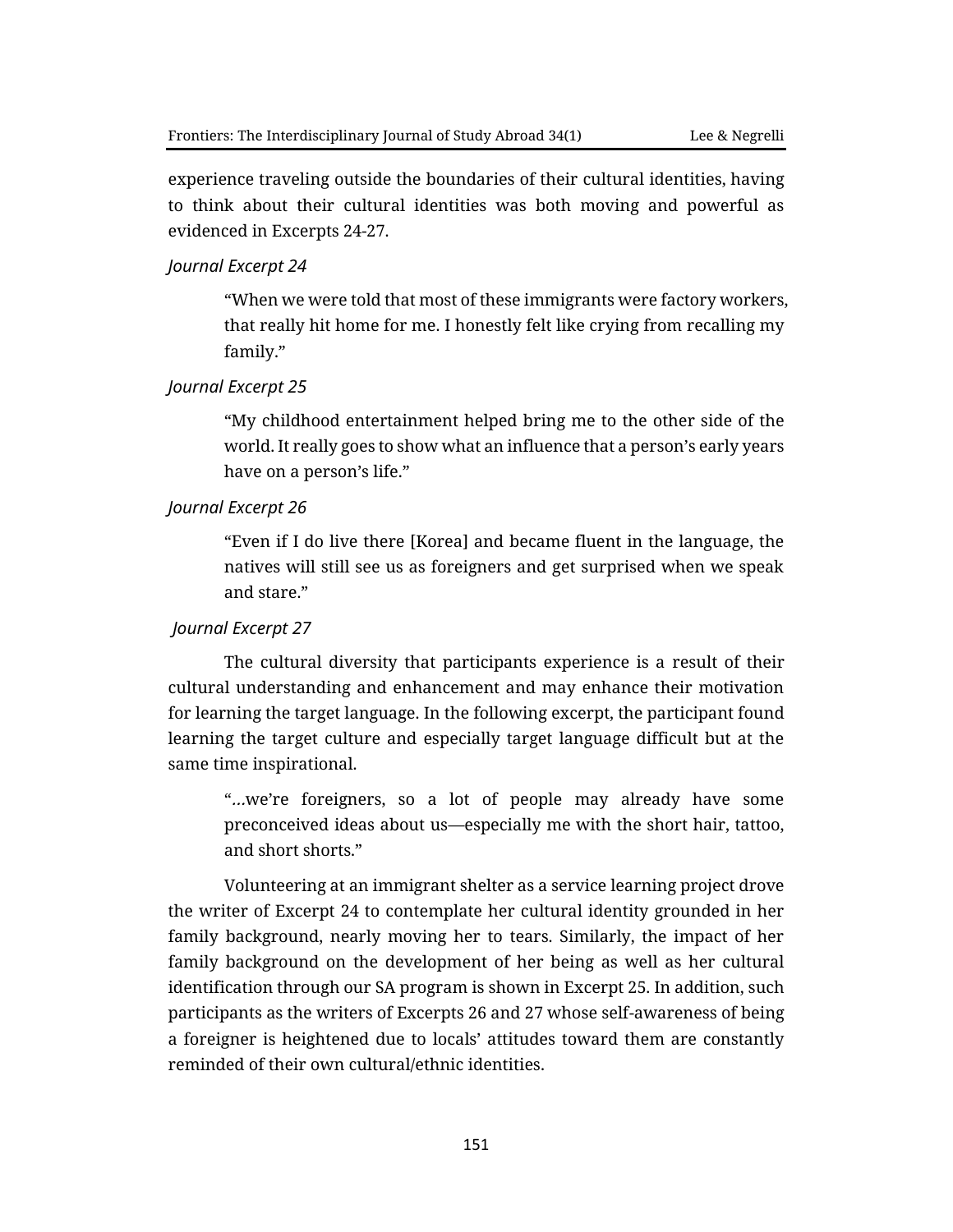Participants' constant ruminations on their national/ethnic/cultural identities played a role in contributing to their maintaining cultural identification with their own culture while also developing cultural identification with another culture. This supports the findings related to statistically significant decreases in cultural identification scores after the SA program.

In addition, participants expressed in their journal entries how rigid our SA program was in light of its duration. The challenges of traversing two countries and cultures over a brief 24-day period impacted our participants in spite of their enthusiasm and motivation. Numerous journal entries, as seen in the following excerpts, underscored the rigidity and brevity of our SA program.

*Journal Excerpt 28*

"Will write about later because I'm exhausted."

*Journal Excerpt 29*

"I really needed more sleep but I got up and went out."

#### *Journal Excerpt 30*

"I started getting bummed out about leaving Korea soon…"

*Journal Excerpt 31*

"We spent such a short time here…"

# **Conclusion and Discussion**

The OCIS questionnaire, in conjunction with a demographic questionnaire, was used to assess levels of cultural identification of 17 American university students before and after participating in a SA program to Japan and Korea. The paired sample  $t$  test conducted to evaluate whether a difference existed between the cultural identification scores before and after the SA program indicated that there was a decrease in students' cultural identification with each of the six cultures following their participation in the program, and that the decreases in the cultural identification scores of White American, Asian American, Mexican American, and American Indian cultures were statistically significant. Thus, intercultural interaction during SA did correlate negatively—with cultural identification scores. It was hypothesized that scores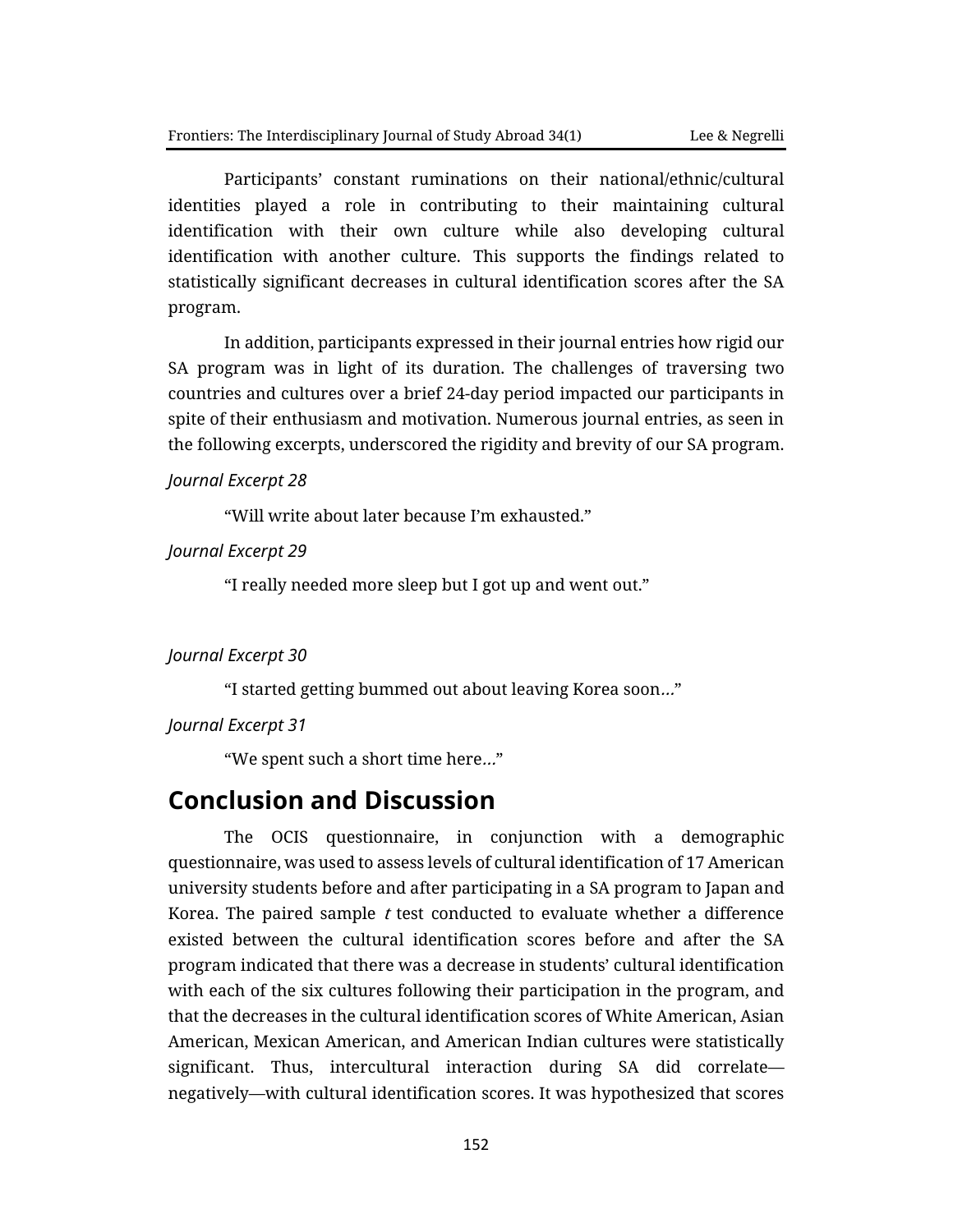of cultural identification with Asian culture on post-OCIS would show an increase from the pre- OCIS scores. As the paired sample t test revealed, however, there was a statistically significant decrease in students' cultural identification with the Asian American culture following their participation in our SA program, where they had both implicit and explicit interactions with the Asian culture.

#### Qualitative Considerations

The changes in the cultural identification scores over time in this study support Oetting & Beauvais's (1991) argument that cultural identification is a social learning process and the result of the interaction between the individual and his or her environment. The fundamental premise of their theory—that cultural identification dimensions are independent of each other— is also supported by our findings as increases in identification scores with one culture did not result in subsequent decreasing identification scores with another culture, as one participant exemplified in one of her journal entries that she identified with more than one culture without sacrificing one cultural identity for another as a result of the influence of a pluralistic environment and normalized experiences of identification with multiple cultures that she was exposed to during our SA program.

In this study, we measured American college students' cultural identifications before and after their immersion in two societies, Japan and Korea, during a short-term SA program, reflecting degrees of effects of new experiences. Results of this study provide an index of the degree of immersion of students in their cultural identifications, illuminating how ethnic identification and acculturation are related within a SA experience. The findings from the quantitative analyses showed statistically significant decreases in scores of cultural identification with White American, Asian American, Mexican American, and American Indian cultures after the completion of the program, which were then supported by the qualitative analyses of participants' journal entries. What might be plausible explanations for these decreases in scores?

Our SA participants were in transition throughout the course of the program, and they moved in the path of the transition across cultural identification space. Although most participants continued to maintain a reasonably high level of cultural identification with one or more cultures in the path of the transition, there seemed to be a loss of overall identification, which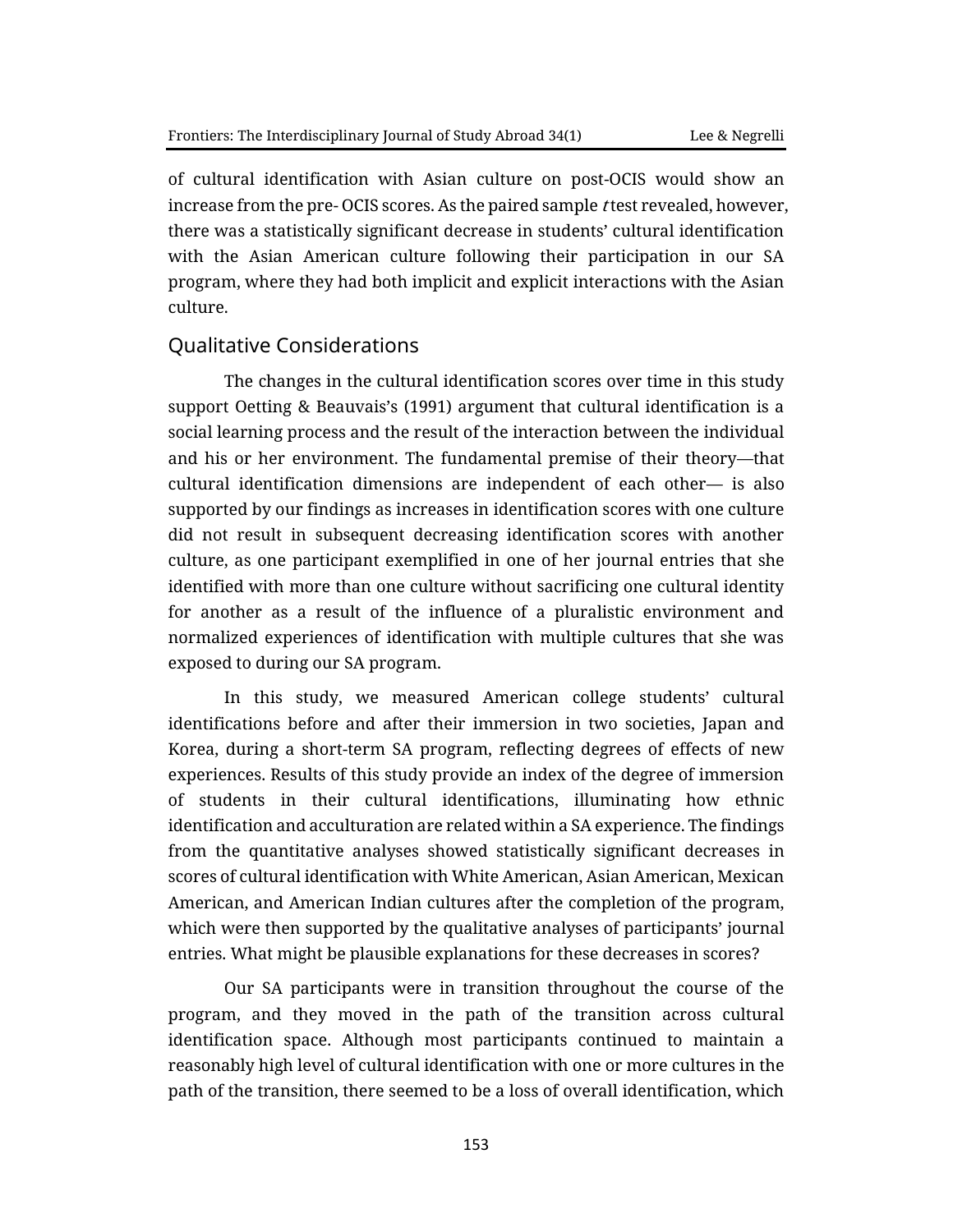might likely have been accompanied or caused by stress, as claimed by Oetting (1993). It is likely that the challenges of traversing different cultures and negotiating different sets of values, norms and identities, as one does when experiencing a different country and culture, generate a certain level of stress. Traveling to not one but two distinctly different countries and cultures may have compounded the stress and anxiety levels for the SA participants. Not only were they expected to navigate differences in food, customs, and communication, and participate in cultural and social activities outside of their familiar environments, but they also had to contend with the within-group pressures of living, cooperating, and sharing daily experiences among themselves for 24 continuous days. Additionally, there were the demands and rigid requirements of the SA program pre-departure, in-country, and upon return to the U.S. The factors of pressure and stress may have created adjustment challenges, constantly occurring experiences that are a normal part of the adaptation of both the culture and the individual, and may have contributed to the unexpected decreases in cultural identification scores that resulted in this study. According to Oetting (1993: 38), people who demonstrate a decline of cultural identification "test their limits, get confused, construct inaccurate cognitions, deviate from cultural norms, try new roles, and grow and change." Our participants throughout the course of the program experienced the same. The resulting decline in cultural identification, however, is not an adverse or harmful phenomenon as there was no sustained evidence of negative attitudes toward the cultures developed.

Duration of the SA program might also be a factor in the decrease of participants' cultural identification scores. Past research has shown that longer SA programs result in more significant students' academic, cultural development and personal growth (e.g., Dwyer, 2004; Hamad & Lee, 2013; Kehl & Morris, 2007; Medina-Lopez-Portillo, 2004) and this might be relevant to cultural identification as well. Perhaps more cultural activities and interactions with the target cultures for more prolonged periods of time may have produced an increase rather than decrease in the cultural identification scores as they relate to Asian cultures. Nevertheless, in spite of its brevity, the impact of our SA program on the participants' cultural identification was indeed powerful in that the outcomes were reflected in their view of their cultures and served as a catalyst in shaping their cultural identification.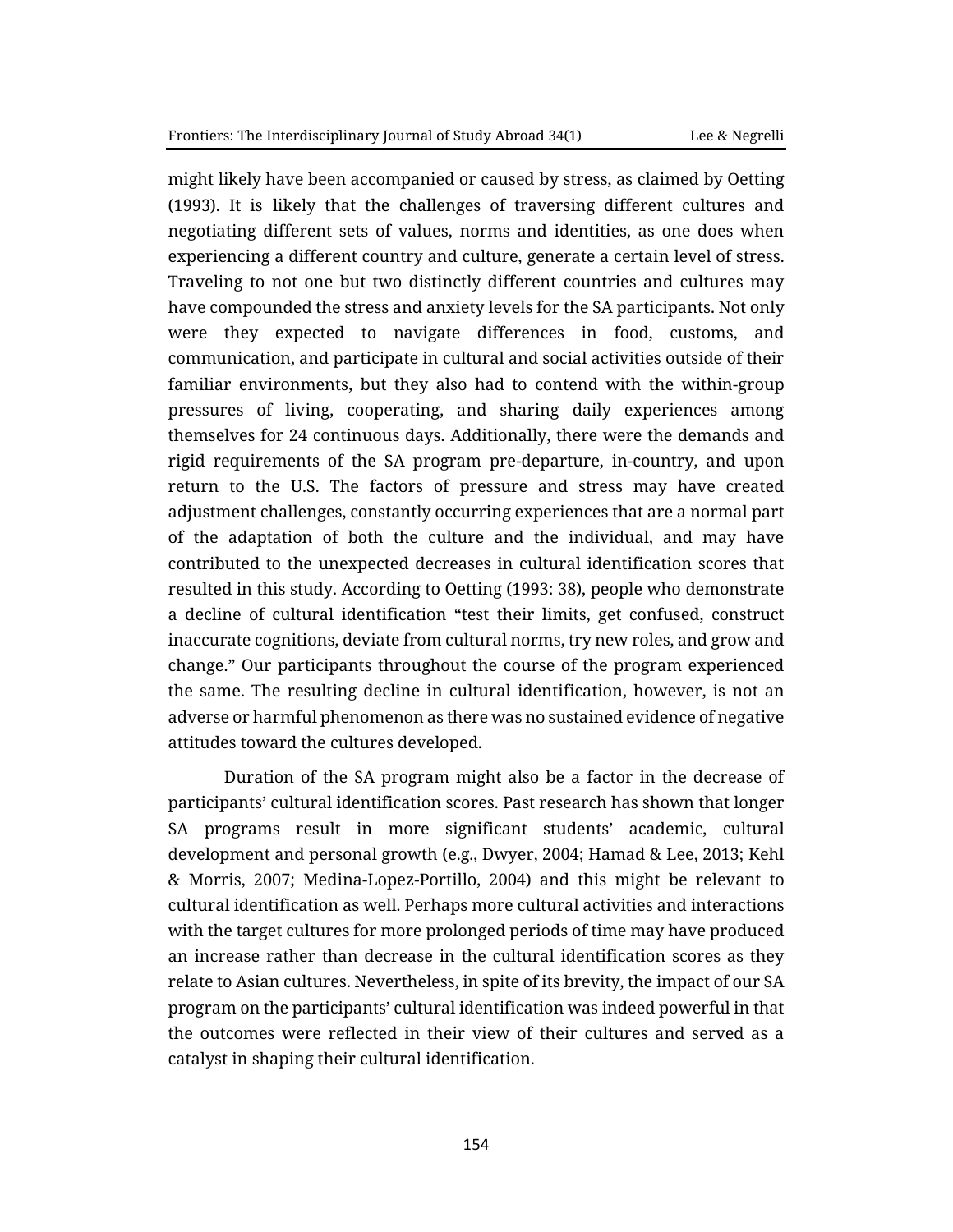# Implications for Acculturation and Study Abroad Program Development

Duration of the SA program might also be a factor in the decrease of participants' cultural identification scores. Past research has shown that longer SA programs result in more significant students' academic, cultural development and personal growth (e.g., Dwyer, 2004; Hamad & Lee, 2013; Kehl & Morris, 2007; Medina-Lopez-Portillo, 2004) and this might be relevant to cultural identification as well. Perhaps more cultural activities and interactions with the target cultures for more prolonged periods of time may have produced an increase rather than decrease in the cultural identification scores as they relate to Asian cultures. Nevertheless, in spite of its brevity, the impact of our SA program on the participants' cultural identification was indeed powerful in that the outcomes were reflected in their view of their cultures and served as a catalyst in shaping their cultural identification.

Acculturation processes can influence behavior. Acculturative changes have been documented in all the behavioral domains in this study to various extents, including family way of life, personal way of life, family success, personal success, family cultural traditions, and personal cultural traditions. In practice, however, the impact of acculturation on psychological and behavioral changes in students on SA programs is underestimated at best and ignored at worst. Thus, the quantitative and qualitative assessment of cultural identification with regard to SA participants in this study contributes to the advancement of ethnic identity and acculturation study to capture more of the complexity inherent in cultural identification.

Overall, this study supports the prevalent view in the field of acculturation that identification with any one culture is independent from identification with other cultures. Indeed, identification with any one culture was virtually a continuous dimension in this study.

Interpreting identification in this innovative manner is relative to the typical dichotomous categorization of identification found in many acculturation studies. This identification process reiterates the importance of integrating a variety of relevant cultural components such as participation in traditional activities, cultural behaviors, feeling successful within a culture, and family involvement in cultural activities. Duration of the cultural experience also plays an important role in the identification process.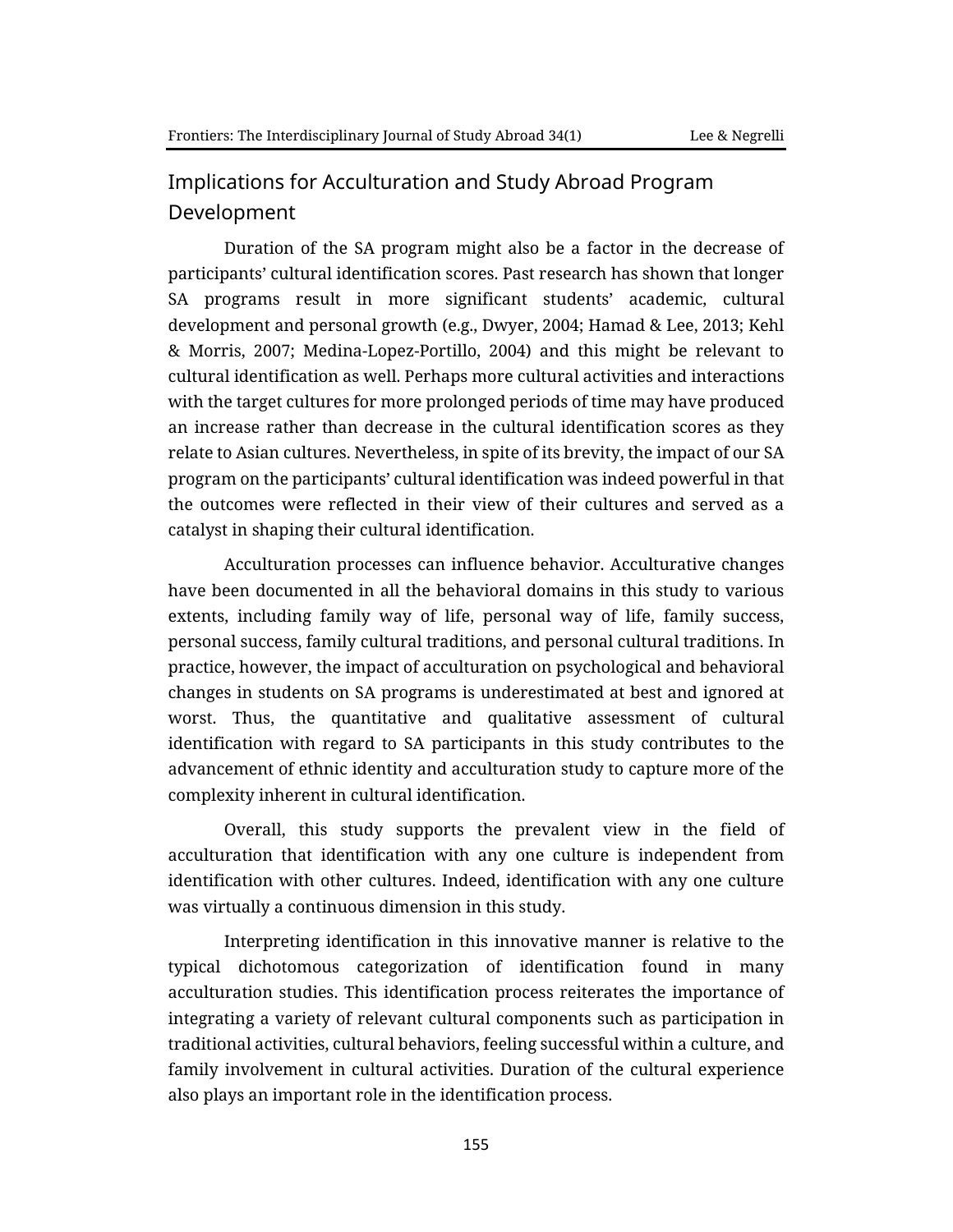The process can equally be applied to different cultural groups or communities in the U.S., such as SA groups to help to shape the cultural identification of participants and to provide insight into how to design and implement SA programs. This requires committed, sustained efforts from administrators as well as educators. Fundamental to these efforts is a clearer understanding of those who participate in the program and why they have chosen it as part of their academic, global experience. With an understanding of this fundamental background information through continuous professional development opportunities, we are in a better position to create more meaningful curricula for students all across the cultural identification continuum. In addition to professional development opportunities, a thorough review of past SA programs at both a personal and professional level can also be helpful in this regard. In short, the notion of cultural identification and acculturation relies heavily on the interaction of various factors and can be defined in a multivariate manner, as the present study illustrates.

## Limitations of the Study

Although this study has covered new ground in the fields of acculturation—especially with respect to cultural identification—and SA programs, it is not without its limitations. First, the assessment measures focused specifically on behavioral acculturation outcomes of a small, albeit diverse target group over a short-term program. Future research should consider a larger sample of participants to enable more sophisticated approaches to the measurement of acculturation, and be conducted over a longer-term SA program. Second, although this study did include diverse ethnic groups, (i.e., White, Asian, Hispanic, Native, and Black), the representations of each group were limited to a small number of subjects in which all ethnic subgroups were merged into one cohort group and compared with the majority ethnic group, White. This limitation coupled with the small target group size leads to a restricted generalizability of results. It would, therefore, be beneficial for future studies to evaluate the acculturation process among other groups of diverse ethnicities as well. Third, although this study constituted a deliberate attempt to connect quantitative and qualitative approaches to data collection and analyses, it relied more heavily on self-rated questionnaires than on journals. In addition, the quality of journal entries collected in this study varied from rich accounts to sketchy reports, and therefore, is open to bias and inaccurate measurement of cultural identity and acculturation, both complex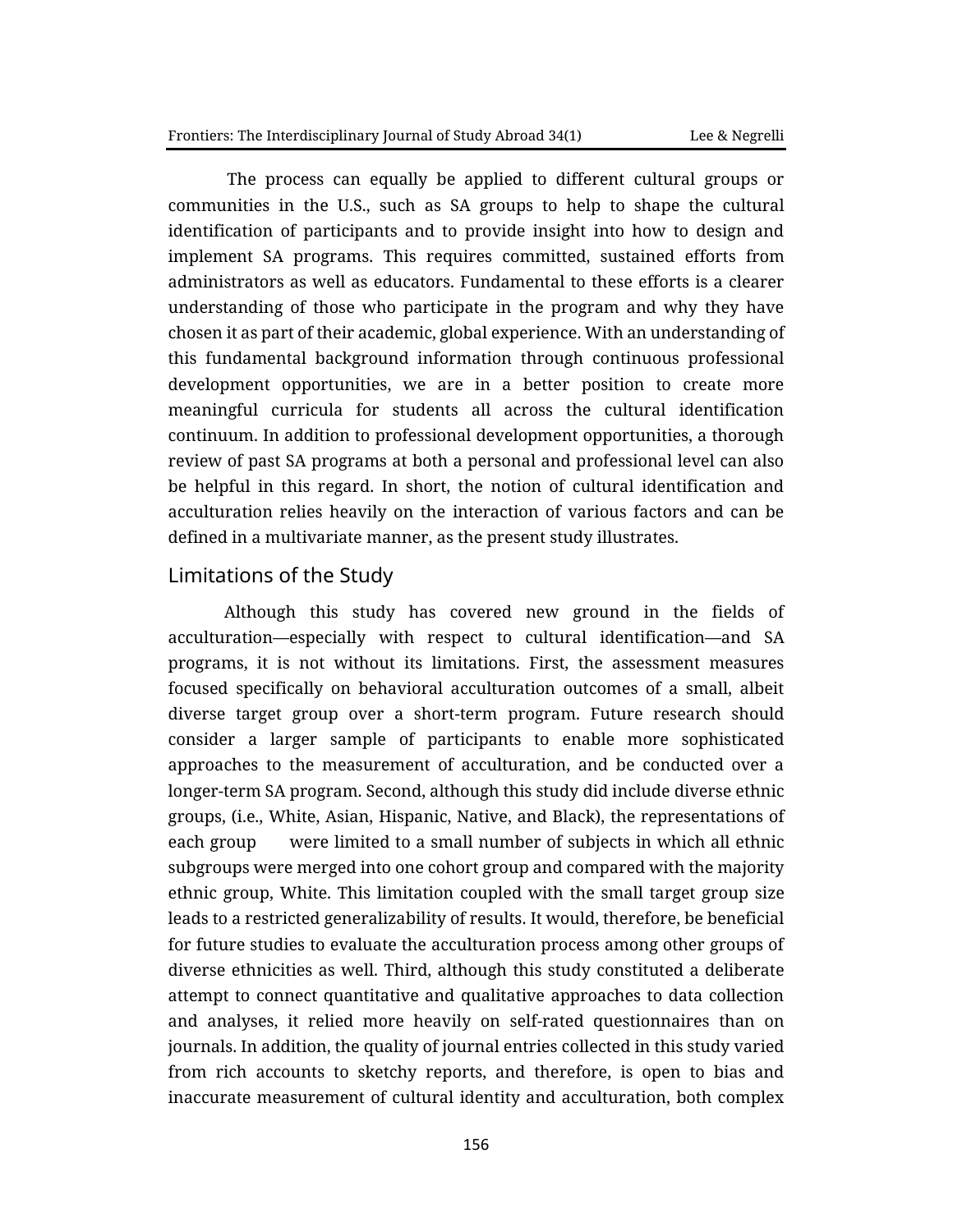subjects. Future research could include more rigorously designed studies supplemented and augmented by findings from more comprehensive qualitative analyses. Finally, it is imperative to consider the facts that changes in cultural identification are not only subjective across students, but also may continue within and beyond a single SA experience. To more accurately assess cultural identification within the timeframe of our SA program, an additional test following the semester-long on-campus instruction and prior to the intensive in-country SA experience could have provided valuable insights. Addressing cultural identification beyond a single SA program leads to the consideration of a longitudinal study, collecting and comparing cultural identification scores of various groups of SA participants over multiple years.

## Conclusion

Individual differences in cognitive, emotional, and behavioral determinants of acculturation are not highly researched. The present mixedmethods study of participants on a short-term SA program, which examined cultural identification as "a long-term underlying characteristic that organizes cognitions, emotions, and behaviors", as defined by Oetting (1993: 34), revealed that cultural identification indeed develops and is maintained through exchanges and interactions with others and with the cultural environment. The individual and collective interactions of the program participants ultimately brought about alterations in their cultural identifications and shaped and altered subsequent behaviors, as clearly evidenced in their journals. The changes in post-OCIS scores were consistently lower across the cultures, supporting Oetting and Beauvais's principle of independence of cultural identification dimensions, and may be considered a transformation towards a more divergent cultural identification. Although maintaining aspects of their original culture while integrating other cultures may indeed be stressful and challenging, it can also be an adaptive approach that promotes cultural competency, mental health, and the well-being of individuals living in multicultural environments as well as the dynamic nature of society. And as the U.S. becomes increasingly multicultural and the era in which we live more globalized, this cultural competency is not only an asset but also a necessity.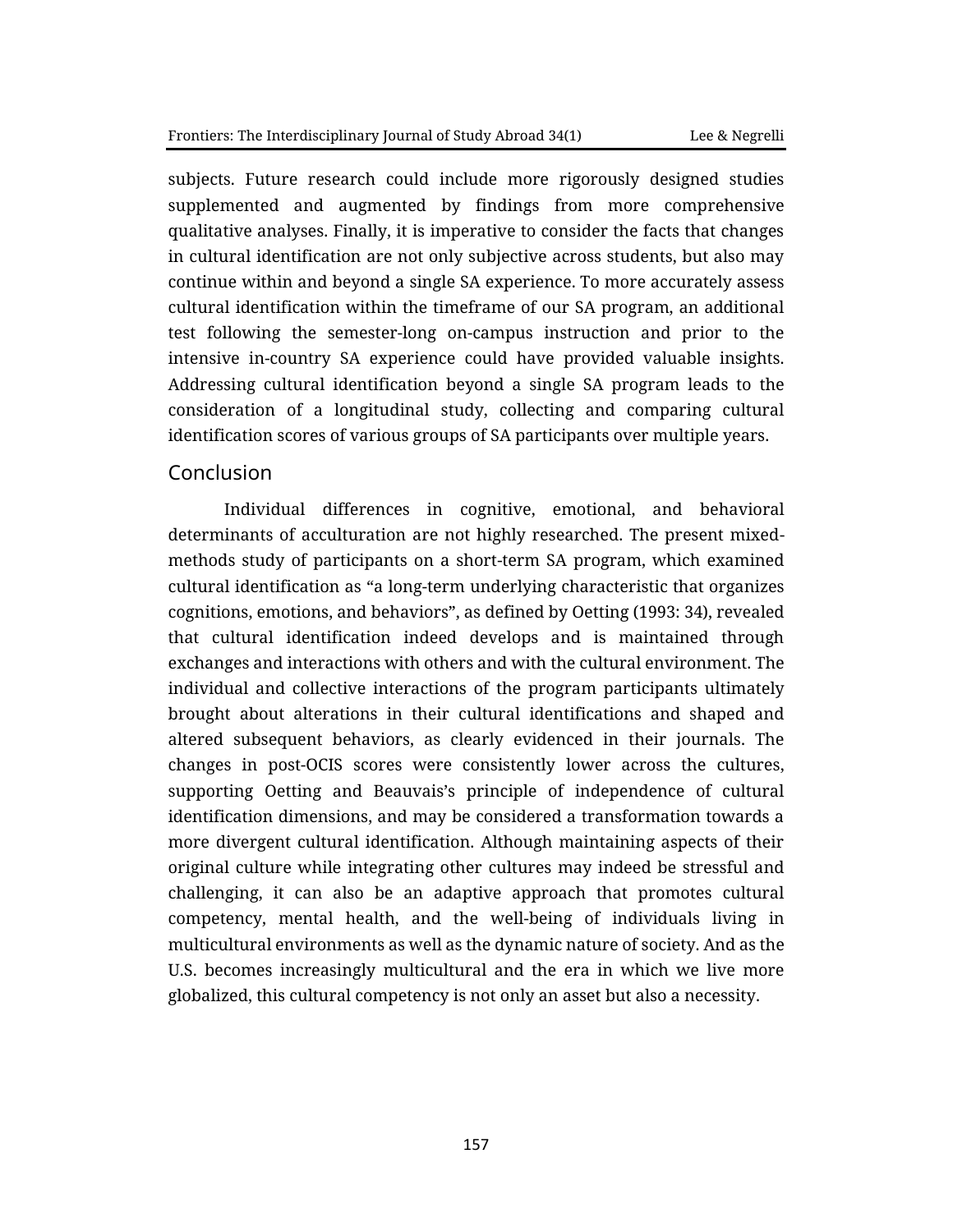# **References**

- Anderson, P. H., Lawton, L., Rexeisen, R. J., & Hubbard, A. C. (2006). Short-term study abroad and intercultural sensitivity: A pilot study. International Journal of Intercultural Relations, 30, 457-469. http:/[/doi.org/10.1016/j.ijintrel.2005.10.004](https://doi.org/10.1016/j.ijintrel.2005.10.004)
- Ang, S., & Van Dyne, L. (Eds.). (2008). Conceptualization of cultural intelligence: Definition, distinctiveness, and nomological network. Handbook of cultural intelligence: Theory, measurement, and applications (pp. 3-15). Armonk, NY: M.E. Sharpe.
- Angstman, S., Harris, K. J., Golbeck, A., & Swaney, G. (2009). Cultural identification and smoking among American Indian adults in an urban setting. Ethnicity and Health, 14(3), 289-302. http://doi.org/10.1080/13557850802609949
- Berry, J. W. (1980). Acculturation as varieties of adaptation. In A. Padilla (Ed.), Acculturation, theory, models, and some new findings (pp.9-25). Boulder, CO: Westview.
- Berry, J. W. (2006a). Acculturation: A conceptual overview. In Bornstein, M. H. & Cote, L. R. (Eds.), Acculturation and parent-child relationships: Measurement and development (pp.13-32). Mahwah, NJ: Lawrence Erlbaum Associates, Inc.
- Berry J. W. (2006b). Contexts of acculturation. In D. L. Sam & J. W. Berry, (Eds.), Cambridge Handbook of Acculturation Psychology (pp. 27-42). New York, NY: Cambridge University Press. http://doi.org/10.1017/CBO9780511489891.006
- Berry, J. W., Kim, U., Power, S., Young, M. & Bujaki, M. (1989). Acculturation attitudes in plural societies. Applied Psychology, 38(2), 185-206. doi:10.1111/j.1464-0597.1989.tb01208.x
- Birman, D., & Trickett, E. J. (2001). Cultural transitions in first-generation immigrants: Acculturation of Soviet-Jewish refugee adolescents and parents. Journal of Cross-Cultural Psychology, 32(4), 456-477. http://doi.org/10.1177/0022022101032004006
- Bochner, S. (2006). Sojourners. In D. L. Sam & J. W. Berry, (Eds.), Cambridge handbook of acculturation psychology (pp. 181–197). New York, NY: Cambridge University Press. http://doi.org/10.1017/CBO9780511489891.006
- Bornstein, M. H., & Cote, L. R. (2006). Introduction to acculturation and parent-child relationships. In M. H. Bornstein & L. R. Cote (Eds.), Acculturation and parent-child relationships: Measurement and development (pp. 3-12). Mahwah, NJ: Lawrence Erlbaum Associates.
- Campbell, W. & Walta, C. (2015). Maximising intercultural learning in short term international placements: Findings associated with orientation programs, guided reflection and immersion. Australian Journal of Teacher Education, 40(10), 1-15. http://doi.org/10.14221/AJTE.2015V40N10.1
- Campesino, M., Belyea, M. & Schwartz, G. (2009). Spirituality and cultural identification among Latino and non-Latino college students. Hispanic Health Care International, 7(2), 72-79. http://doi.org/10.1891/1540-4153.7.2.72
- Chieffo, L. & Griffiths, L. (2004). Large-scale assessment of student attitudes after a short-term study abroad program. Frontiers: The Interdisciplinary Journal of Study Abroad, 10(1), 165-177. http://doi.org/10.36366/frontiers.v10i1.140
- Chinnappan, M., McKenzie, B., & Fitzsimmons, P. (2013). Pre-service teachers' attitudes towards overseas professional experience: Implications for professional practice. Australian Journal of Teacher Education, 38(12), 36-54. http://doi.org/10.14221/ajte.2013v38n12.5
- Cots, J. M., Aguilar, M., Mas-Alcolea, S., & Llanes, A. (2016). Studying the impact of academic mobility on intercultural competence: a mixed-methods perspective. The Language Learning Journal, 44(3), 304-322. http://doi.org/10.1080/09571736.2016.1198097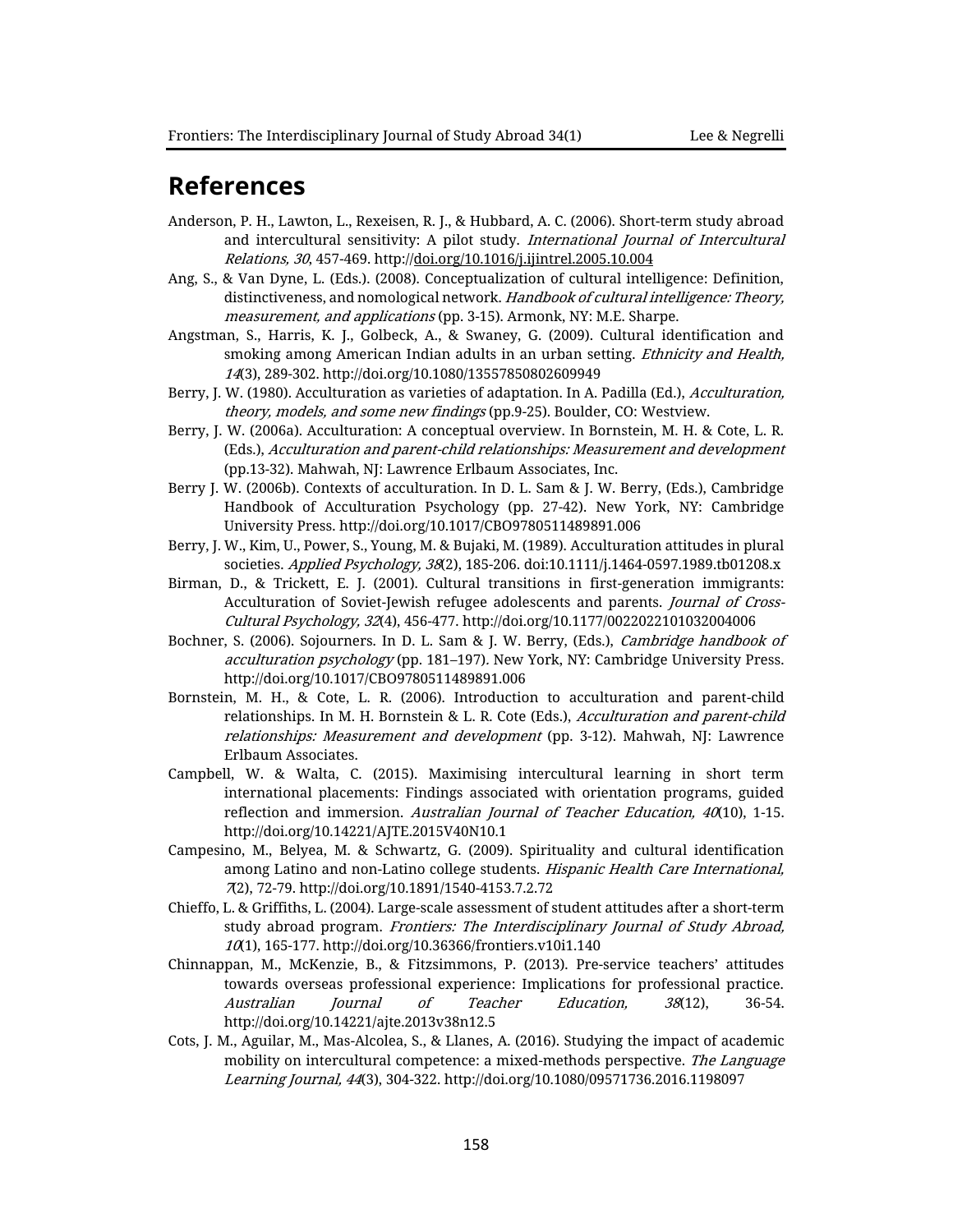- Cuellar, I., Arnold, B., Maldonado, R. (1995). Acculturation rating scale for Mexican-Americans-II: A revision of the original ARSMA scale. Hispanic Journal of Behavioral Sciences, 17(3), 275-304. http://doi.org/10.1177%2F07399863950173001
- Der-Karabetian, A. (1980). Relation of two cultural identities of Armenian-Americans. Psychological Reports, 47(1), 123-128. http://doi.org/10.2466%2Fpr0.1980.47.1.123
- Di Gregorio, D. (2015). Fostering experiential learning in faculty-led study-abroad programmes. In V. Taras & M. A. Gonzalez-Perez (Eds.), The Palgrave Handbook of Experiential Learning in International Business (pp. 569-584). London: Palgrave Macmillan.
- Dolby, N. (2005). Globalisation, identity and nation: Australian and American undergraduate abroad. The Australian Educational Researcher, 32(1), 101-117. http://doi.org/10.1007/BF03216815
- Donnelly-Smith, L. (2009). Global learning through short-term study abroad. Peer Review, 11(4), 12-15. Retrieved from [https://www.aacu.org/peerreview/2009/fall/donnelly](https://www.aacu.org/peerreview/2009/fall/donnelly-smith)[smith](https://www.aacu.org/peerreview/2009/fall/donnelly-smith)
- Dunkley, M. (2009). What students are actually learning abroad and how to improve the learning experience. Proceedings of the 20th ISANA International Education Association Conference (pp. 1-4). Retrieved from https://researchgate.net/ publications228450410
- Dwyer, M. M. (2004). More is better: The impact of study abroad program duration. *Frontiers:* The Interdisciplinary Journal of Study Abroad, 10(1), 151–164. http://doi.org/10.36366/frontiers.v10i1.139
- Felix-Ortiz, M., Newcomb, M. D., Myers, H. (1994). A multidimensional measure of cultural identity for Latino and Latina adolescents. Hispanic Journal of Behavioral Sciences, 16(2), 99-115. http://doi.org/10.1177%2F07399863940162001
- Fugita, S. S. & O'Brien, D. J. (1985). Structural assimilation, ethnic group membership, and political participation among Japanese Americans: A research note. Social Forces, 63(4), 986-995. http://doi.org/10.1093/SF%2F63.4.986
- Gieser, J. (2015). A sociocultural investigation of identity: How students navigate the study abroad experience. Journal of College Student Development, 56(6), 637-643. http://doi.org/10.1353/csd.2015.0060
- Hamad, R. & Lee, C. (2013). An assessment of how length of study-abroad programs influences cross-cultural adaptation. Journal of Human Behavior in the Social Environment, 23(5), 661-674. http://doi.org/10.1080/10911359.2013.788461
- Hardison, D. M. (2014). Changes in second-language learners' oral skills and socio-affective profiles following study abroad: A mixed-methods approach. The Canadian Modern Language Review, 70(4), 415-444. http://doi.org/10.3138/cmlr.2202
- Horn, A. & Fry, G. (2013). Promoting global citizenship through study abroad: The influence of program destination, type, and duration on the propensity for development volunteerism. Voluntas: International Journal of Voluntary and NonProfit Organizations, 24(4): 1159-1179. http://doi.org/10.1007/s11266-012-9304-y
- Howarth, C., Wagner, W., Magnusson, N., & Sammut, G. (2014). 'It's only other people who make me feel black': Acculturation, identity and agency in a multicultural community. Political Psychology, 35(1), 81-95. https://doi.org/10.1111/pops.12020
- Institute of International Education. (2020). The Open Doors 2020 Report on International Education Exchange. Retrieved from [http://www.opendoorsdata.org](http://www.opendoorsdata.org/)
- Jackson, J. (2016). The language use, attitudes, and motivation of Chinese students prior to a semester-long sojourn in an English-speaking environment. Study Abroad Research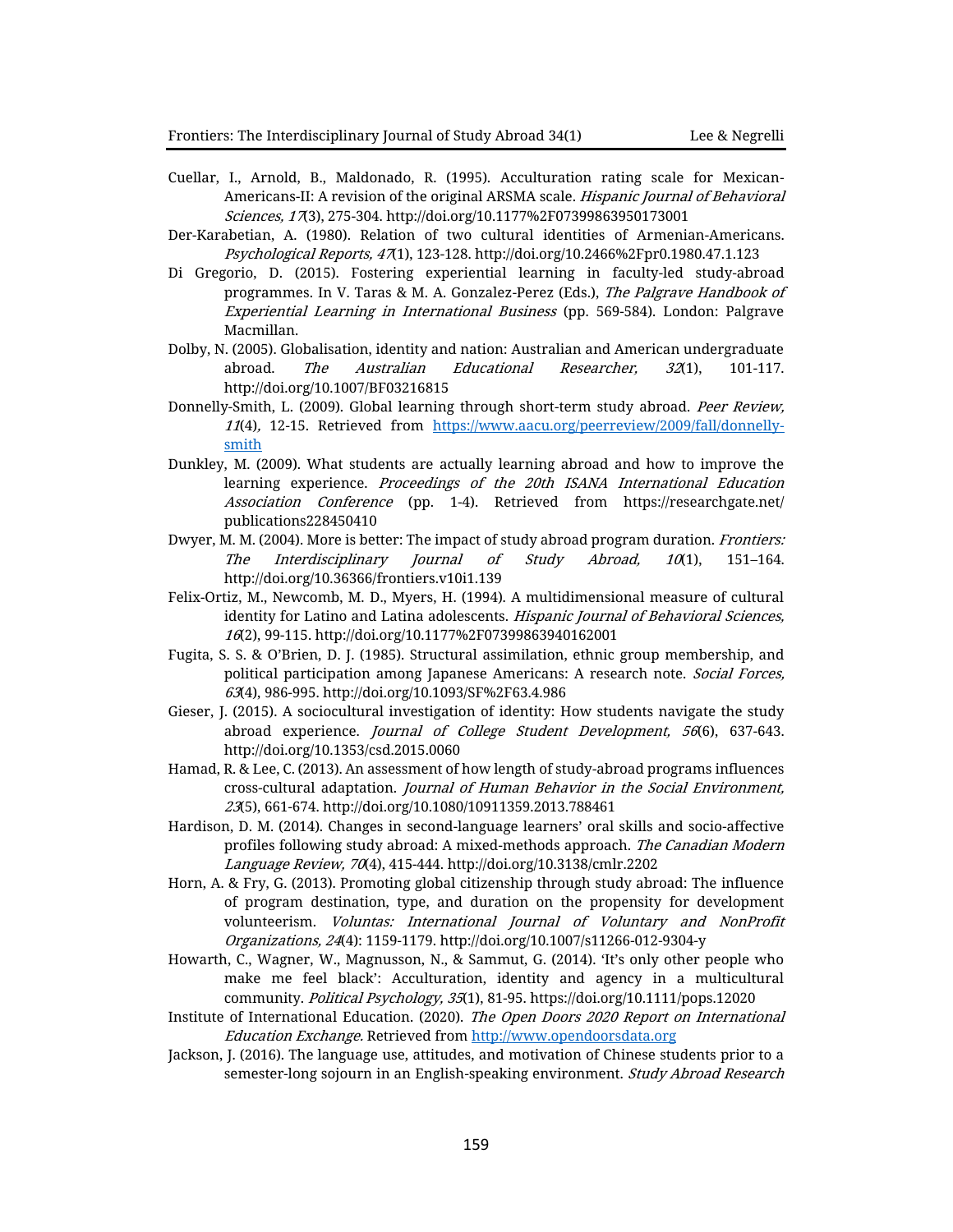in Second Language Acquisition and International Education, 1(1), 4-33. http://doi.org/10.1075/sar.1.1.01jac

- Kehl, K. & Morris, J. (2007). Differences in global-mindedness between short-term and semester-long study abroad participants. Frontiers: The Interdisciplinary Journal of Study Abroad, 15(1), 67-80. http://doi.org/10.36366/frontiers.v15i1.217
- Kim, Y. Y. (2001). *Becoming Intercultural*. Thousand Oaks, CA: Sage.
- Kim, Y. Y. (2009). "The Identity Factor in Intercultural Competence." In D. Deardorff (Ed.), The Sage Handbook on Intercultural Competence (pp. 53–65). Thousand Oaks, CA: SAGE Publications.
- Lawton, K. E., Gerdes, A. C. (2014). Acculturation and Latino adolescent mental health: Integration of individual, environmental, and family influences. Clinical Child and Family Psychology Review, 17(4), 385-398. http://doi.org/10.1007/s10567-014-0168-0
- Mayer, C. H. (2009). Managing conflicts through strength of identity. *Management Revue*,  $20(3)$ , 268-293. Retrieved from http://www.jstor.org/stable/41783620
- Medina-Lopez-Portillo, A. (2004). Intercultural learning assessment: The link between program duration and the development of intercultural sensitivity. Frontiers: The Interdisciplinary Journal of Study Abroad, 10(1), 179-200. http://doi.org/10.36366/frontiers.v10i1.141
- Moore, A. M. & Barker, G. G. (2012). Confused or multicultural: Third culture individuals' cultural identity. International Journal of Intercultural Relations, 36(4), 553-562. http://doi.org/10.1016/j.ijintrel.2011.11.002
- Navas, M., Rojas, A. J., Garcia, M. & Pumares, P. (2007). Acculturation strategies and attitudes according to the Relative Acculturation Extended Model (RAEM): The perspectives of natives versus immigrants. International Journal of Intercultural Relations, 31(1), 67-86. http://doi.org/10.1016/j.ijintrel.2006.08.002
- Nguyen, A. (2017). Intercultural competence in short-term study abroad. Frontiers: The Interdisciplinary Journal of Study Abroad, 29(2), 109-127. http://doi.org/10.36366/frontiers.v29i2.396
- Oetting, E. R. (1993). Orthogonal cultural identification: Theoretical links between cultural identification and substance use. In De La Rosa M. R. & Recio Adrados, J.-L. (Eds.), Drug abuse among minority youth: Advances in research and methodology (pp. 32- 56), Rockville, MD: National Institute on Drug Abuse.
- Oetting, E. R. & Beauvais, F. (1991). Orthogonal cultural identification theory: The cultural identification of minority adolescents. International Journal of the Addictions. 25(5), 655-685. http://doi.org/:10.3109/10826089109077265
- Oetting, E. R., Swaim, R. C., & Chiarella, M. C. (1998). Factor structure and invariance of the Orthogonal Cultural Identification Scale among American Indian and Mexican American Youth[.](https://doi.org/10.1177%2F07399863980202001) Hispanic Journal of Behavioral Sciences. 20(2), 131-154. [http://doi.org/10.1177/07399863980202001](https://doi.org/10.1177%2F07399863980202001)
- Palmer, J. (2013). Intercultural competence and language variety on study abroad programs: L2 learners of Arabic. Frontiers: The Interdisciplinary Journal of Study Abroad, 22(1), 58-83. http://doi.org/10.36366/frontiers.v22i1.319
- Peng, A. C., Van Dyne, L., & Oh, K. (2015). The influence of motivational cultural intelligence on cultural effectiveness based on study abroad: The moderating role of participant's cultural identity. Journal of Management Education, 39(5), 572-596. http://doi.org/10.1177%2F1052562914555717
- Pesakovic, G. (2015). A short-term study-abroad programme: Why and how. In V. Taras & M. A. Gonzalez-Perez (Eds.), The Palgrave Handbook of Experiential Learning in International Business (pp. 615-625). London: Palgrave Macmillan.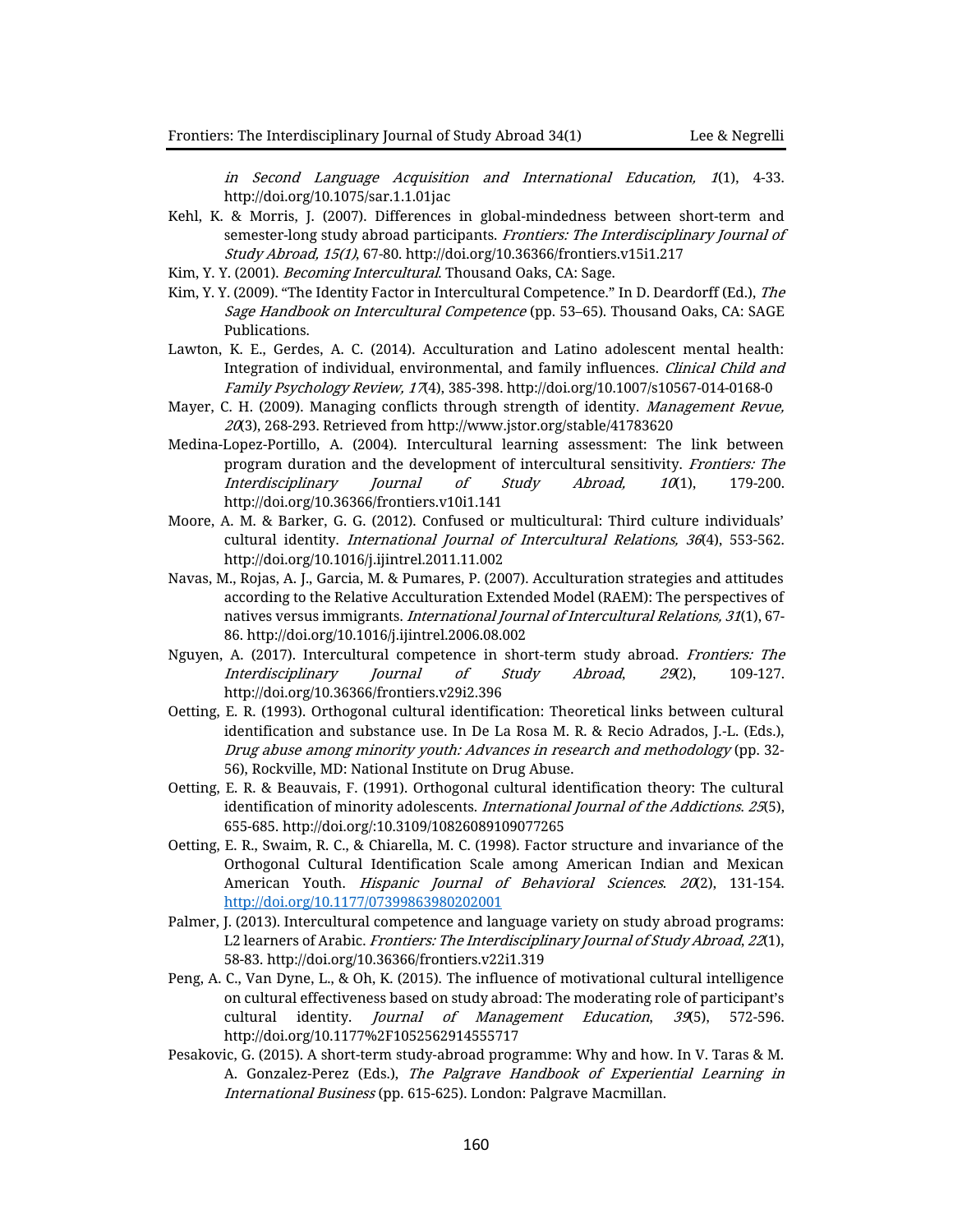- Phinney, J. S. (1996). When we talk about American ethnic groups, what do we mean? American Psychologist, 51(9), 918–927. [http://doi.org/10.1037/0003-](file:///C:/Users/jlee234/Desktop/Manuscripts:Conferences/Acculturation%20Study/OCIS/mixed-methods%20study/Manuscripts/Frontier/%20http:/doi.org/10.1037/0003-066X.51.9.918) [066X.51.9.918](file:///C:/Users/jlee234/Desktop/Manuscripts:Conferences/Acculturation%20Study/OCIS/mixed-methods%20study/Manuscripts/Frontier/%20http:/doi.org/10.1037/0003-066X.51.9.918)
- Santoro, N. & Major, J. (2012). Learning to be a culturally responsive teacher through international study trips: transformation or tourism? Teaching Education, 23(3), 309-322. http://doi.org/10.1080/10476210.2012.685068
- Sayegh, L. & Lasry, J-C. (1993). Immigrants' adaptation in Canada: Assimilation, acculturation, and orthogonal cultural identification. Canadian Psychology, 34(1), 98-109. http://doi.org/10.1037/h0078777
- Schenker, T. (2019). Fostering Global Competence through Short-Term Study Abroad. Frontiers: The Interdisciplinary Journal of Study Abroad, 31(2), 139-157. http://doi.org/10.36366/frontiers.v31i2.459
- Schwartz, S. J., Kim, S. Y., Whitbourne, S. K., Zamboanga, B. L., Weisskirch, R. S., Forthun, L. F., Vazsonyi, A. T., Beyers, W., Luyckx, K. (2013). Converging identities: Dimensions of acculturation and personal identity status among immigrant college students. Cultural Diversity and Ethnic Minority Psychology, 19(2), 155-165. https://doi.org/10.1037/a0030753
- Schwartz, S. J., Montgomery, M. J., & Briones, E. (2006). The role of identity in acculturation among immigrant people: Theoretical propositions, empirical questions, and applied recommendations. Human Development, 49(1), 1-30. http://doi.org/10.1159/000090300
- Schwartz, S. J., Unger, J. B., Zamboanga, B. L., & Szapocznik, J. (2010). Rethinking the concept of acculturation: implications for theory and research. The American psychologist, 65(4), 237–251. [http://doi.org/10.1037/a0019330](https://doi.org/10.1037/a0019330)
- Song, J. (2020). The effects of a short-term study abroad program on developing students' intercultural competence and oral proficiency. *Linguistic Research, 37*(0), 1-29. http://doi.org/10.17250/khisli.37..202009.001
- Spitzberg, B. H. & Changnon, G. (2009). Conceptualizing intercultural competence. In D. Deardorff (Ed.), The Sage Handbook on Intercultural Competence (pp. 2–52). Thousand Oaks, CA: SAGE Publications.
- Strunin, L. & Demissie, S. (2001). Cultural identification and alcohol use among "Black" adolescents. Substance Use and Misuse, 36(14), 2025-2041. http://doi.org/10.1081/JA-100108435
- Vande Berg, M. (2007). Intervening in the learning of U.S. students abroad. *Journal of Studies* in International Education, 11(3-4), 392-399. <http://doi.org/10.1177%2F1028315307303924>
- Wan, C. (2015). Understanding cultural identification through intersubjective cultural representation. Journal of Cross-Cultural Psychology, 46(10), 1267-1272. http://doi.org/10.1177%2F0022022115610213
- Zak, I. (1973). Dimensions of Jewish-American identity. Psychological Reports, 33(3), 891-900. http://doi.org/10.2466%2Fpr0.1973.33.3.891
- Zak, I. (1976). Structure of ethnic identity of Arab-Israeli students. Psychological Reports, 38(1), 239-246. http://doi.org/10.2466%2Fpr0.1976.38.1.239
- Zane, N. & Ku, H. (2014). Effects of ethnic match, gender match, acculturation, cultural identity, and face concern on self-disclosure in counseling for Asian Americans. Asian American Journal of Psychology, 5(1), 66-74. http://doi.org/10.1037/a0036078
- Zea, M. C., Asner-Self, K. K., Birman, D. & Buki, L. D. (2003). The abbreviated multidimensional acculturation scale: Empirical validation with two Latino/Latina samples. Cultural